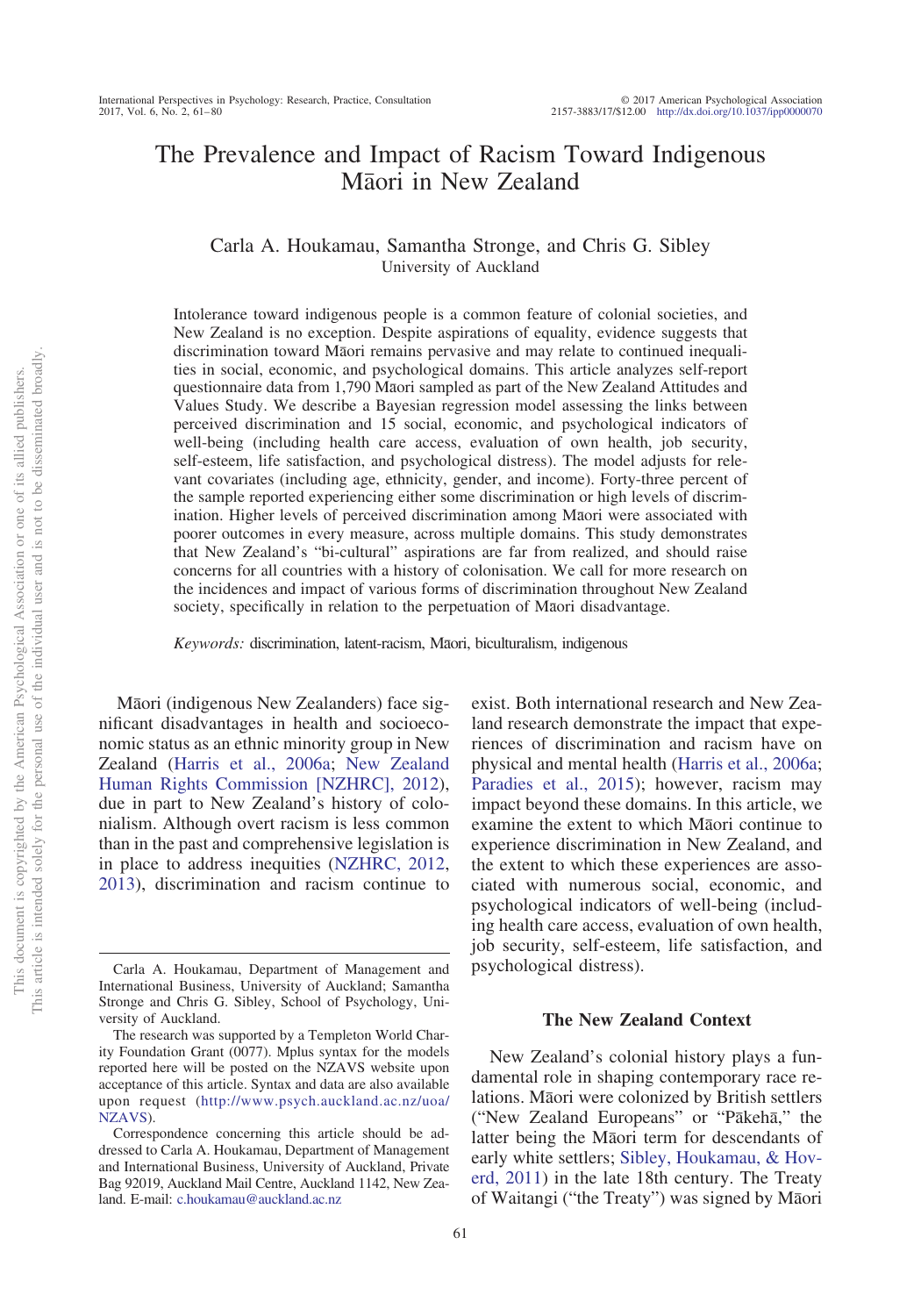chiefs and the British Crown in 1840, and effectively established New Zealand as a British colony. The Treaty guaranteed that not only would Māori retain their lands and natural resources, they would also live together with Pākehā as equals [\(New Zealand Ministry for](#page-18-4) [Culture & Heritage, 2016\)](#page-18-4). However, the Treaty was largely disregarded by the New Zealand Government for  $>100$  years. Colonization saw Māori lose most of their lands and natural resources [\(New Zealand Ministry for Culture &](#page-18-5) [Heritage, 2015\)](#page-18-5), and these socioeconomic disparities persist to this day [\(NZHRC, 2012\)](#page-18-0). In 2016, Pākehā are the dominant ethnic group (74% of the population), whereas Māori are an ethnic minority (14.9% of the population; [Sta](#page-19-0)[tistics New Zealand, 2015\)](#page-19-0).

However, persistent Māori political activism has seen the Treaty gain legal and political influence [\(Walker, 1990\)](#page-19-1). The Waitangi Tribunal was formed in 1975, providing a forum where Māori could make claims for compensation for breaches of their Treaty rights, and a policy of "bi-culturalism" (equality and partnership between Māori and Pākehā) was adopted by the Government in the 1980s. This provided Māori with the legally recognized right to equality alongside Pākehā [\(New Zealand Min](#page-18-6)[istry of Justice, 2014\)](#page-18-6). Approximately 30 Acts of Parliament now require Government officials to take into account the Treaty or its principles when exercising State powers [\(New Zealand](#page-17-0) [Constitutional Advisory Panel, 2013\)](#page-17-0). Within this sociopolitical context, if significant inequalities between Māori and Pākehā exist, the Treaty compels the New Zealand Government to address these inequalities through research, policy, and practical intervention.

Although Māori and Pākehā remain socially and culturally distinct as social groups [\(King,](#page-17-1) [1988,](#page-17-1) [1999;](#page-17-2) [Macpherson, 1991\)](#page-17-3), as a reflection of 140 years of intercultural contact there is a high level of integration between individuals and communities. The latest census data show that in 2013, nearly half (48.9%) of those who identified with the ethnic Group Māori also identified as European/Pākehā (i.e., nearly half of the Māori population have at least one parent who is either European/Pākehā or part-Europe-an/Pākehā; [Statistics New Zealand, 2013\)](#page-19-2). Given the high level of connection between Māori and Pākehā, day-to-day interactions between the two groups are civil and harmonious [\(NZHRC, 2012\)](#page-18-0). At the same time, because of New Zealand's colonial history, an underlying uneasiness remains [\(King, 1988,](#page-17-1) [1999\)](#page-17-2). Although the Treaty was intended to create unity, different understandings of the Treaty and subsequent breaches continue to cause tension and disagreement [\(Orange, 1992;](#page-18-7) [Walker, 1990\)](#page-19-1). Although some Pākehā may support biculturalism as a social ideal, the majority are reluctant to see Government money spent on compensating Māori for any lands or resources lost as a result of colonization [\(Cumming, 2004;](#page-15-0) [Kight](#page-16-1)[ley, 2016;](#page-16-1) [Meihana, 2016;](#page-17-4) [Sibley, Robertson, &](#page-18-8) [Kirkwood, 2005\)](#page-18-8).

It is also important to note that, despite a variety of Government initiatives designed to support equity between Māori and European/ Pākehā, significant and enduring social and economic inequalities remain. In fact, one in five older Māori (ages 80-90) report that colonization is still impacting on their life today [\(Dyall](#page-15-1) [et al., 2014\)](#page-15-1). On the whole Māori have lower incomes and poorer quality housing than Euro-pean/Pākehā [\(NZHRC, 2012\)](#page-18-0) and tend to be concentrated in lower-paid primary and semiskilled occupations [\(Statistics New Zealand,](#page-19-3) [2014a,](#page-19-3) [2014b\)](#page-19-4). Māori are also less likely to succeed in New Zealand's mainstream educa-tional system compared with Pākehā [\(Te Puni](#page-19-5) [Kôkiri, 2012\)](#page-19-5). There are major health disparities between Māori and Pākehā, with Māori experiencing higher rates of illness, infection, and disease [\(Harris et al., 2006a;](#page-16-0) [Harris, Cor](#page-16-2)[mack, & Stanley, 2013;](#page-16-2) [New Zealand Ministry](#page-18-9) [of Health, 2015\)](#page-18-9). According to a 2012 report from the NZHRC, the life expectancy for Māori men is 70.4 years, and for non-Māori men it is 79.0 years. Likewise, life expectancy for Māori women is 75.1 years and for non-Māori women it is 83.0 years [\(NZHRC, 2012\)](#page-18-0). In sum, although Māori have achieved legal recognition of their right to equality alongside Pākehā, significant inequities remain.

The lower socioeconomic status or position of Māori associated with New Zealand's history of colonization is typically cited as the key determinant of ongoing Māori disadvantage [\(Carroll et al., 2011;](#page-15-2) [Marriot & Sim, 2014\)](#page-17-5). However, a recent review from the NZHRC has suggested that racism and discrimination are key factors underlying the persistent disadvan-tage experienced by Māori people [\(NZHRC,](#page-18-0) [2012,](#page-18-0) [2013\)](#page-18-1). Data from the Christchurch Health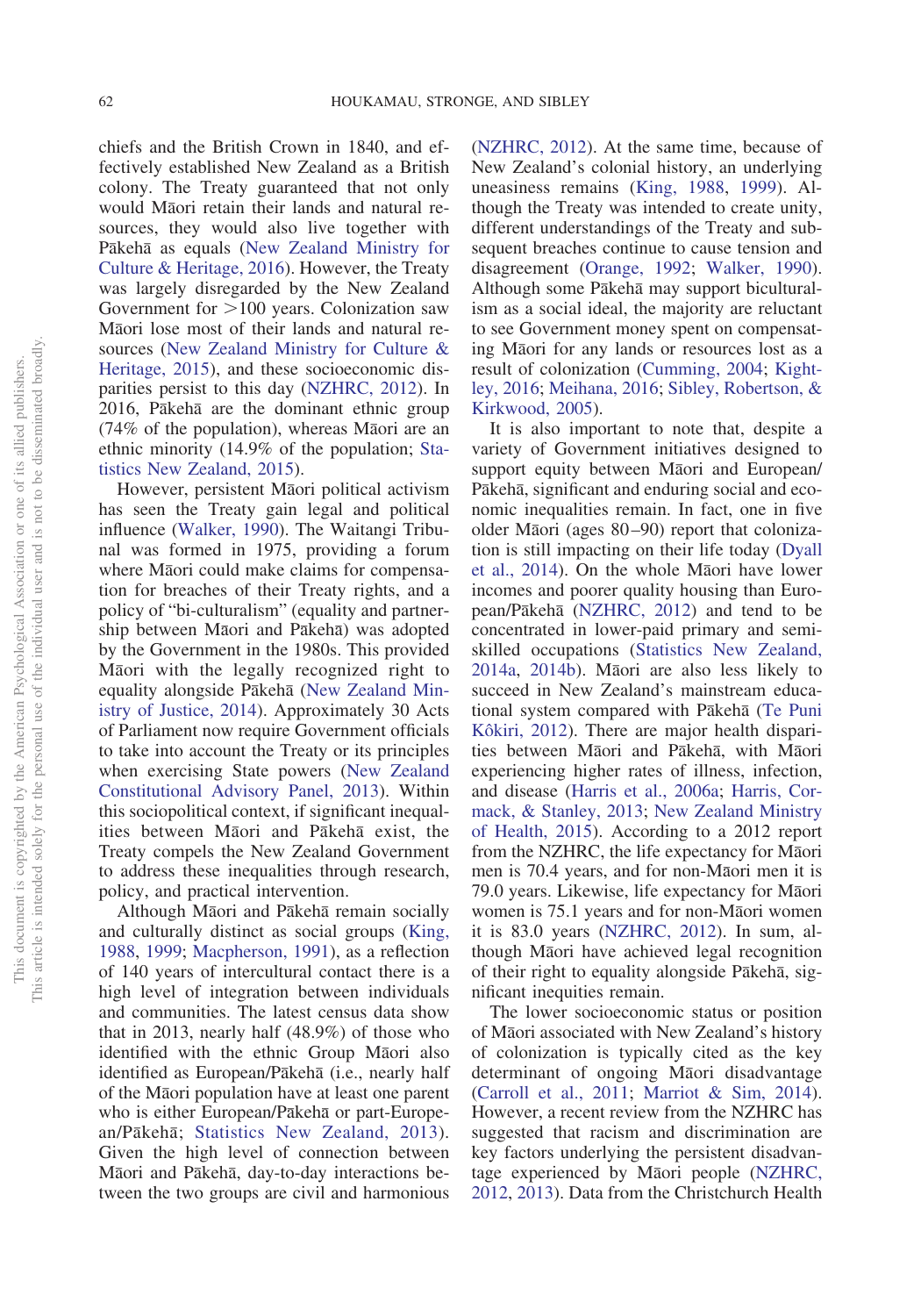and Development Study (New Zealand's largest study on the life trajectories of New Zealanders) has found Māori have greater rates of adverse economic, psychological, and social outcomes in adulthood than Pākehā even when controlling for their childhood circumstances and familial socioeconomic position [\(Marie, Fergusson, &](#page-17-6) [Boden, 2014\)](#page-17-6). Similarly, data from the New Zealand Health Survey (a national survey of  $\sim$ 13,000 adults and 4,500 children; [New Zea](#page-18-10)[land Health Survey, 2016\)](#page-18-10) find that although controlling for deprivation does not completely eliminate health inequities between Māori and Pākehā, controlling for both deprivation and discrimination does [\(Harris et al., 2006a\)](#page-16-0). Although lower socioeconomic status certainly compromises Māori well-being, ongoing racism is an equally important factor that does not always receive the same recognition.

# **Experiences of Racism Among Māori**

Racism has been defined as an ideology of racial superiority followed by discriminatory and prejudicial behavior toward those targeted [\(Jones, 2000\)](#page-16-3). New Zealand has comprehensive laws, policies, and practices in place to prevent racism and discrimination, and owing to shifting social attitudes and legal sanctions, there has been a decline in overt racism toward Māori over the past several decades [\(NZHRC, 2012,](#page-18-0) [2013\)](#page-18-1). However, a distinction may be made between blatant racism (obvious race-based bigotry, discrimination, and social exclusion) and latent racism (when racism is present but not explicitly articulated or clearly expressed, both at the personal and institutional level; [Hamilton & Ture, 1967;](#page-16-4) [Yamato, 2004\)](#page-19-6). Latent racism may occur as institutionalized racism, where there is differential access to resources such as housing, health services, and employment, and limited access to power such as representation in the government, information about one's own history, and lower socioeconomic status [\(Hamilton & Ture, 1967;](#page-16-4) [Jones,](#page-16-3) [2000\)](#page-16-3). Latent racism may also manifest in the form of language and nonverbal behavior which subtly denigrates individuals and the groups they affiliate with (e.g., racist jokes and slurs, [Nelson & Walton, 2014\)](#page-17-7) or attitudes and behaviors that exclude or intimidate particular individuals on the basis of race or ethnicity (e.g., disapproving glances, heightened scrutiny from

shop assistants and police, being avoided and ignored by dominant group members; [Sue,](#page-19-7) [2010;](#page-19-7) [Trepagnier, 2006\)](#page-19-8). A key aspect of latent racism is that it is difficult to challenge, because it is never completely clear if the target is being discriminated against or if the perpetrator actually intends to be racist [\(Sue, 2010\)](#page-19-7).

Incidences of both latent and blatant racism toward Māori have been described in literature and research in New Zealand [\(Ballara, 1986;](#page-15-3) [Kearns, Moewaka-Barnes, & McCreanor, 2009;](#page-16-5) [Revell, Papoutsaki, & Kolesova, 2014\)](#page-18-11). For example, research among both university and high school students found that many Māori students reported Pākehā students or teachers would express surprise and disbelief at their academic successes, and suggest that their success was due to "special treatment" such as equity programs [\(Holmes, Murachver, & Bayard, 2001;](#page-16-6) [Mayeda et al., 2014;](#page-17-8) [Turner, 2013\)](#page-19-9). In relation to health, a number of data sources demonstrate a bias in the way medical services are prescribed for Māori compared with other ethnic groups, such as less medical intervention [\(West](#page-19-10)[brooke, Baxter, & Hogan, 2001\)](#page-19-10), lower quality medical treatment [\(Rumball-Smith, 2009\)](#page-18-12), and poorer survival rates [\(Hill et al., 2010\)](#page-16-7). [Jansen](#page-16-8) [and Jansen \(2013\)](#page-16-8) reported that Pākehā doctors spent 17% less time (2 min out of a 12-min consultation) interviewing Māori than patients from other ethnic groups. Differential treatment of Māori has also been demonstrated in the area of justice and policing, with reports concluding that higher conviction and sentencing rates for Māori compared with non-Māori illustrate evidence of discrimination within the justice system and sentencing process [\(Workman, 2011\)](#page-19-11).

Furthermore, data from the 2011/2012 New Zealand Health Survey [\(New Zealand Ministry](#page-18-13) [of Health, 2012\)](#page-18-13) indicated Māori are almost three times as likely as non-Māori to have experienced unfair treatment on the basis of ethnicity (12.4% of Māori reported unfair treatment in the areas of health care, housing, or work between 2011 and 2012, compared with 4.2% of non-Māori). Data comparing earlier waves of the survey found no significant decrease over time in the prevalence of discrimi-nation among Māori [\(Harris et al., 2012\)](#page-16-9). The New Zealand General Social Survey found similar results, with around 1 in 10 Māori reporting they had experienced discrimination in the last year [\(Statistics New Zealand, 2012\)](#page-18-14), although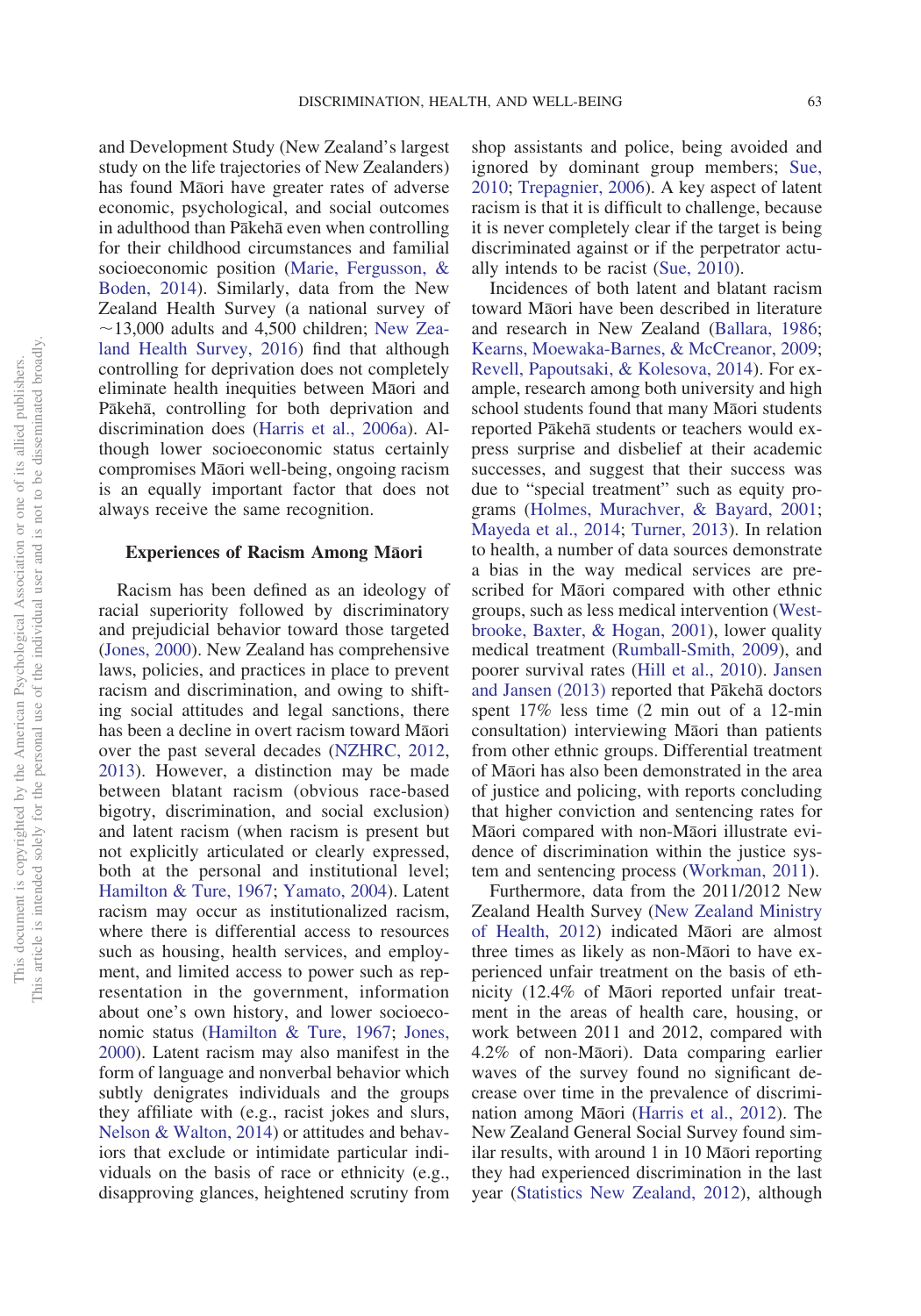other estimates put the prevalence as high as 1 in 4 [\(Ministry of Social Development, 2016\)](#page-17-9).

Notably, the extent and nature of discrimination experienced by Māori appears to vary according to whether Māori are mixed-Māori (i.e., are of Māori and European/Pākehā descent) or sole-Māori (have two Māori parents; [Gould,](#page-16-10) [1990,](#page-16-10) [1996;](#page-16-11) [Harris et al., 2013\)](#page-16-2). [Kukutai \(2004\)](#page-17-10) has observed that those of Māori descent who also report non-Māori ethnic affiliations are at a social and economic advantage relative to those of Māori descent who identify only as Māori [\(Callister, 2008;](#page-15-4) [Chapple & Rea, 1998\)](#page-15-5). Results from a national probability sample show that both sole and mixed-Māori/European reported poorer outcomes than European/Pākehā on various indicators of social and economic status (including educational outcomes, economic outcomes, and life satisfaction); however, those who identified as sole-Māori experienced worse outcomes on all measures [\(Houkamau & Sibley,](#page-16-12) [2014\)](#page-16-12). Māori who identify as Māori only are also less likely to own a home [\(Houkamau &](#page-16-13) [Sibley, 2015\)](#page-16-13). Moreover, data from the 2006/ 2007 New Zealand Health Survey found that Māori who reported that they were perceived as being European experienced less discrimination and had better physical and mental health outcomes than Māori who were perceived to be non-European [\(Harris et al., 2013\)](#page-16-2).

# **The Impact of Racism on Maori**

International research has consistently demonstrated that racism has a range of harmful effects on those targeted. According to [Bhugra,](#page-15-6) [Cochrane, and Royal \(2001\),](#page-15-6) an individual's subjective perception of society as racist and the experience of everyday acts of discrimination constitute chronic stressors, which have an insidious negative impact on those targeted. This view has been empirically supported by a significant number of studies which have established the deleterious impact of racism for ethnic/racial minorities in a wide variety of domains including education [\(Museus,](#page-17-11) [Ledesma, & Parker, 2015;](#page-17-11) [Steele, 1997\)](#page-19-12), selfreported levels of self-esteem [\(Chao et al.,](#page-15-7) [2014;](#page-15-7) [Tawa, Suyemoto, & Roemer, 2012\)](#page-19-13), selfefficacy [\(Rollins, 2006\)](#page-18-15), physical health and well-being [\(Feagin & Bennefield, 2014;](#page-16-14) [Gis](#page-16-15)[combé & Lobel, 2005;](#page-16-15) [Paradies et al., 2013;](#page-18-16) [Paradies et al., 2015;](#page-18-2) [Priest et al., 2013;](#page-18-17) [Wil-](#page-19-14) [liams & Mohammed, 2008\)](#page-19-14), socioeconomic status [\(Kwate & Goodman, 2015\)](#page-17-12), physiological distress [\(Kaholokula et al., 2012\)](#page-16-16), psychological distress [\(Pieterse & Carter, 2007\)](#page-18-18), mental wellbeing [\(Anderson, 2013\)](#page-15-8), employment and career-related outcomes [\(Rollins, 2006\)](#page-18-15), satisfaction with body weight and appearance [\(Cozier](#page-15-9) [et al., 2014;](#page-15-9) [Vines et al., 2007\)](#page-19-15), and depression, anxiety, and substance abuse [\(Clark, Salas-](#page-15-10)[Wright, Vaughn, & Whitfield, 2015\)](#page-15-10).

Research using the large-scale New Zealand Health Survey also supports the link between discrimination and poorer physical and mental health within New Zealand. Results show a dose–response relationship, where more experiences of discrimination relate to poorer mental health, self-rated physical health and physical functioning, as well as greater likelihood of smoking, risky drinking, and cardiovascular disease [\(Harris et al., 2006a,](#page-16-0) [2006b,](#page-16-17) [2012\)](#page-16-9). Among high school students in New Zealand, ethnic discrimination is again linked to poorer self-rated physical health and binge drinking [\(Crengle, Robinson, Ameratunga, Clark, &](#page-15-9) [Raphael, 2012\)](#page-15-9).

Similar themes have been found within a handful of qualitative studies exploring Māori perspectives [\(Hippolite & Bruce, 2010;](#page-16-18) [Huria et](#page-16-19) [al., 2014;](#page-16-19) [Mayeda et al., 2014\)](#page-17-8). Drawing from focus groups with Māori  $(n = 19)$ , [Moewaka-](#page-17-13)[Barnes et al. \(2013\)](#page-17-13) found participants were exposed to latent and institutional racism on a day-to-day basis, such as media portrayals of Māori in a negative light and unwarranted surveillance from police and social service agencies. Participants reported that racism made them feel distressed, anxious, and angry, and some reported a sense of shame and embarrassment attached to being Māori.

Although these studies indicate Māori experience racism, and are negatively impacted by racism, what is currently missing from literature in this area is an insight into how racism affects Māori across a broad range of life experiencesincluding relationships, work satisfaction, general life satisfaction, sense of security about the future, self-esteem, and sense of self-control over one's own life. Currently, large-scale quantitative research in New Zealand solely examines physical health and psychological distress [\(Harris et al., 2012\)](#page-16-9). However, the impact of racism stretches across multiple domains and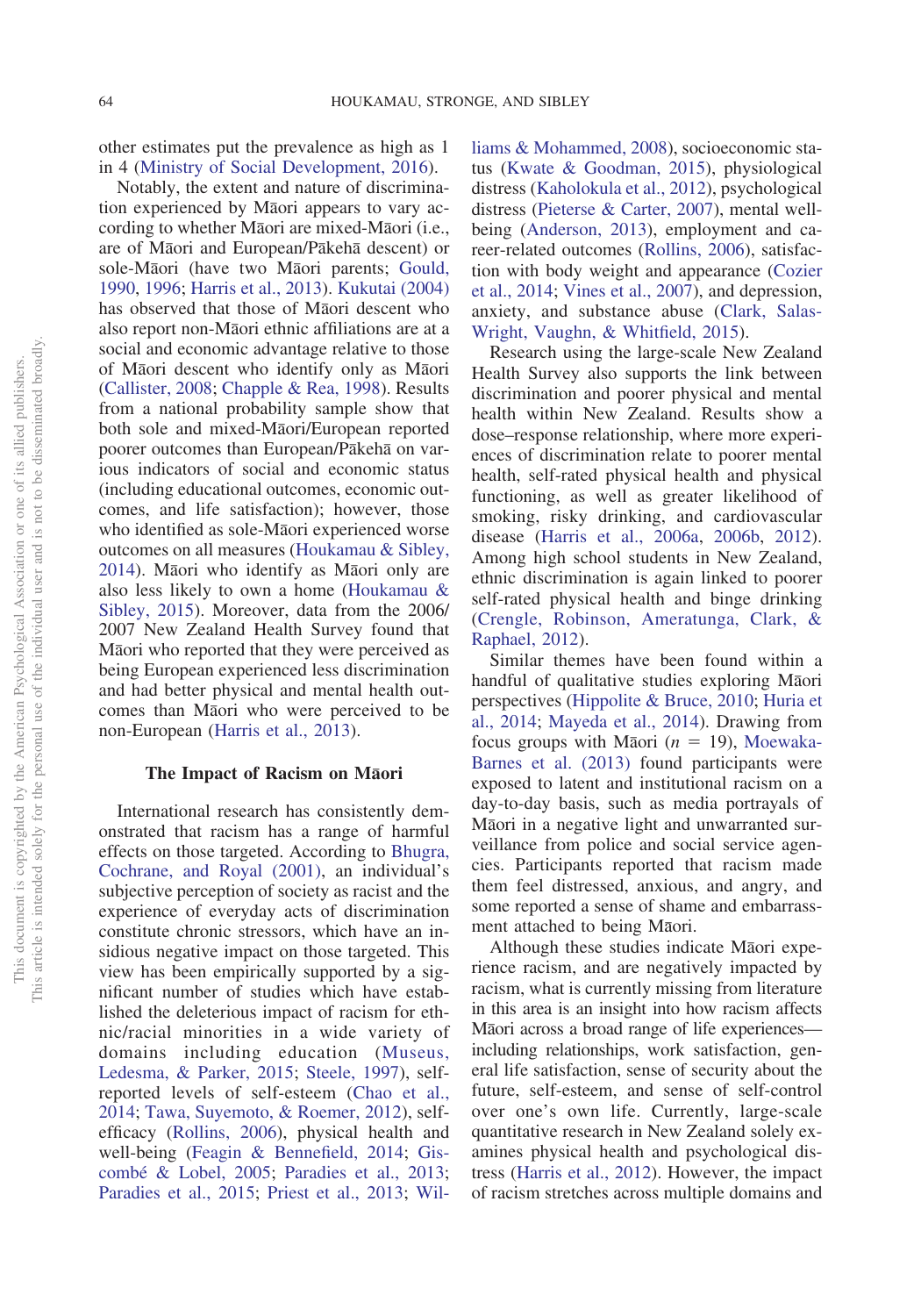many areas of Māori life, impacting on subjective well-being and self-evaluation.

To address this gap in knowledge, we present an analysis of self-report questionnaire data from Māori participants in the New Zealand Attitudes and Values Study (NZAVS). We aim to ascertain the extent to which discrimination is experienced by Māori and what the impact may be. We propose and test a model that assesses the prevalence of ethnic discrimination among Māori, and investigate the link between 15 social, economic, and psychological indicators of well-being and perceptions of discrimination. Furthermore, we aim to assess whether the relationships between perceived discrimination and each indicator are mediated by individual differences in relation to age, ethnicity as mixed or sole Māori, gender, income, relationship status, regional deprivation, history of unemployment, whether individuals smoke and also their history of recent unemployment.

### **Method**

### **Participants**

Participants were 1,790 (65.25% women) New Zealanders who completed Wave V of the New Zealand Attitudes and Values Study [\(NZAVS,](#page-17-14) [2016\)](#page-17-14), who identified as Māori and completed all exogenous measures included in the model. The sole exception was (log) household income, for which there were 190 missing values that were replaced with the log of the sample mean. Participants had a mean age of  $44.60$  (*SD* = 12.85, age range 18–86). Demographic details about the sample, including religious status, parental status, sexual orientation, household income (log), smoking and BMI, are reported in [Table 1.](#page-5-0) [Table 1](#page-5-0) provides the mean and proportion, questionnaire items, and units of measurement, for every exogenous variable included in our Bayesian regression model.

### **Sampling Procedure**

This research used data from Wave V (2013) of the NZAVS, which contained responses from 18,264 participants. The full Wave V sample retained 3,934 from Wave I (a retention rate of 60.4% over four years). Wave I (2009) of the NZAVS sampled randomly from the 2009 New Zealand electoral roll. This represented all citizens over 18 years of age who were eligible to vote regardless of whether they chose to vote, barring people who had their contact details removed due to specific case-by-case concerns about privacy. The response rate to the initial random NZAVS sample was 16.6%. A further 6,568 participants were retained from waves II, III, or IV. Booster sampling was also conducted from the New Zealand electoral roll during Wave V, yielding 7,581 new participants from two sample frames. Finally, Wave V included 181 unmatched participants or unsolicited opt-ins.

A total of 2,328 participants identified as Māori in Wave V (12.5% of the sample), but many had missing data on multiple demographic items, and were thus excluded from the analysis. This yielded the final sample size of 1,790 Māori, which represented 9.8% of the sample. At the time of the 2013 census, Māori comprised 14.9% of the population [\(Statistics New Zealand, 2013\)](#page-19-2). Detailed information about the full NZAVS sampling procedure, including booster sampling of minority groups and unrepresented regions, and the response and sample attrition rates for each wave are reported in [Sibley \(2014\).](#page-18-19) Analysis of panel attrition and the demographic and psychological factors predicting nonrandom attrition are reported in [Satherley](#page-18-20) [et al. \(2015\).](#page-18-20)

### **Questionnaire Measures**

The NZAVS is an eight-page questionnaire containing a broad range of items across a variety of domains. The breadth of the questionnaire allowed us to assess the unique association of perceived discrimination with numerous different outcomes relating to health and psychological well-being. Owing to the size of the NZAVS questionnaire, short-form measures of two to three items are used throughout (from preexisting scales, the highest loading items are selected). Although using the full measures would clearly be ideal, trade-offs must be made to measure a broad array of variables with a large, nationally representative sample. As mentioned above, [Table 1](#page-5-0) lists the various demographic predictors that we included in the regression model, while [Table 2](#page-6-0) lists the various health and well-being outcomes, along with the number of people providing data for each out-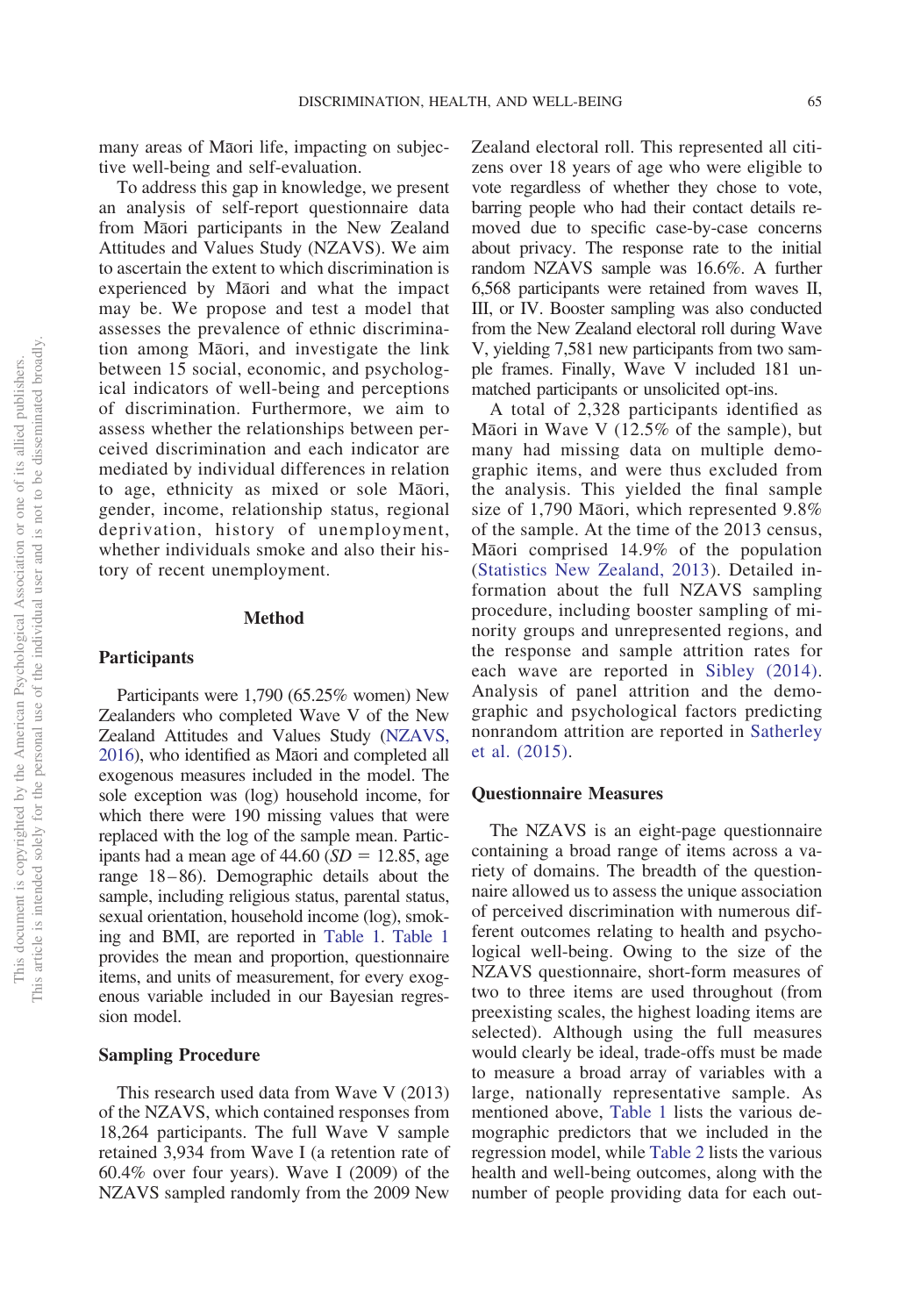| Predictor variables            | $\boldsymbol{N}$ | $\%$   | M     | SD    | Item content                                                                                                 | Units                                                                                                     |
|--------------------------------|------------------|--------|-------|-------|--------------------------------------------------------------------------------------------------------------|-----------------------------------------------------------------------------------------------------------|
| Perceived<br>discrimination    | 1,790            |        | 2.72  | 1.77  | Feel that I am often discriminated<br>against because of my<br>ethnicity.                                    | 1 (very inaccurate) to 7<br>(very accurate)                                                               |
| Male                           | 1,790            | 34.75% |       |       | Are you male or female?                                                                                      | $1 =$ male, $0 =$ female                                                                                  |
| Age                            | 1,790            |        | 44.60 | 12.85 | What is your date of birth?                                                                                  | Age in years, difference<br>from date of survey<br>completion                                             |
| Household income<br>(log)      | 1,790            |        | 11.05 | 1.29  | Please estimate your total<br>household income (before tax)<br>for the year 2013                             | Logarithm of reported \$                                                                                  |
| Regional<br>deprivation        | 1,790            |        | 6.10  | 2.88  | Deprivation of immediate<br>neighborhood region<br>(meshblock), based on census<br>data.                     | 1 (least deprived) to 10<br>(most deprived)                                                               |
| Also identified as<br>European | 1,790            | 68.83% |       |       | Which ethnic groups do you<br>belong to?                                                                     | $1 =$ also selected<br>European, $0 = did$<br>not                                                         |
| Religious                      | 1,790            | 42.46% |       |       | Do you identify with a religion<br>and/or spiritual group?                                                   | $1 = yes, 0 = no$                                                                                         |
| Parent                         | 1,790            | 76.20% |       |       | How many children have you<br>given birth to, fathered, or<br>adopted?                                       | $1 =$ at least one child,<br>$0 =$ no children                                                            |
| Partner                        | 1,790            | 66.15% |       |       | What is your relationship status?                                                                            | Open-ended response,<br>coded so that $1 =$<br>relationship, $0 =$<br>single                              |
| Employed                       | 1,790            | 74.80% |       |       | Are you currently employed                                                                                   | $1 = \text{ves}, 0 = \text{no}$                                                                           |
| Urban location                 | 1,790            | 59.72% |       |       | Urban versus rural residential<br>location coded from meshblock<br>data.                                     | $1 =$ urban, $0 =$ rural<br>(nonurban)                                                                    |
| BMI                            | 1,790            |        | 29.89 | 7.89  | What is your height? (metres)—<br>What is your weight (kg)?                                                  | $\text{kg/m}^2$                                                                                           |
| Disability                     | 1,790            | 25.20% |       |       | Do you have a health condition<br>or disability that limits you,<br>and that has lasted for $6 +$<br>months? | $1 = \text{ves}, 0 = \text{no}$                                                                           |
| Nonheterosexual                | 1,790            | 5.87%  |       |       | How would you describe your<br>sexual orientation?                                                           | Open-ended response,<br>coded so that $1 =$<br>nonheterosexual, $0 =$<br>heterosexual or not<br>responded |
| Job loss previous<br>year      | 1,790            | 22.29% |       |       | In the last year have you<br>personally or the principal<br>earner in your household been<br>out-of-work?    | $1 = yes, 0 = no$                                                                                         |
| Smoker                         | 1,790            | 22.63% |       |       | Do you smoke?                                                                                                | $1 = yes, 0 = no$                                                                                         |

<span id="page-5-0"></span>Table 1 *Measurement Details and Descriptive Statistics for Predictors/Covariates*

### **Results**

come (missing data on endogenous measures were allowed for in our Bayesian model). [Ta](#page-5-0)[bles 1](#page-5-0) and [2](#page-6-0) also provide the item content for each outcome measure, along with the mean and standard deviation for each score, the units and scale anchor points, and references for the scales. Finally, [Table 2](#page-6-0) provides Cronbachs alphas for the short-form measures where applicable, and reliability is reasonable throughout.

# **Model Overview**

Using *MPlus 7.4* [\(Muthén & Muthén, 1998–](#page-17-15) [2015\)](#page-17-15), we constructed a Bayesian regression model in which the full set of outcomes (as outlined in [Table 2\)](#page-6-0) were simultaneously regressed on our set of predictors or covariates (as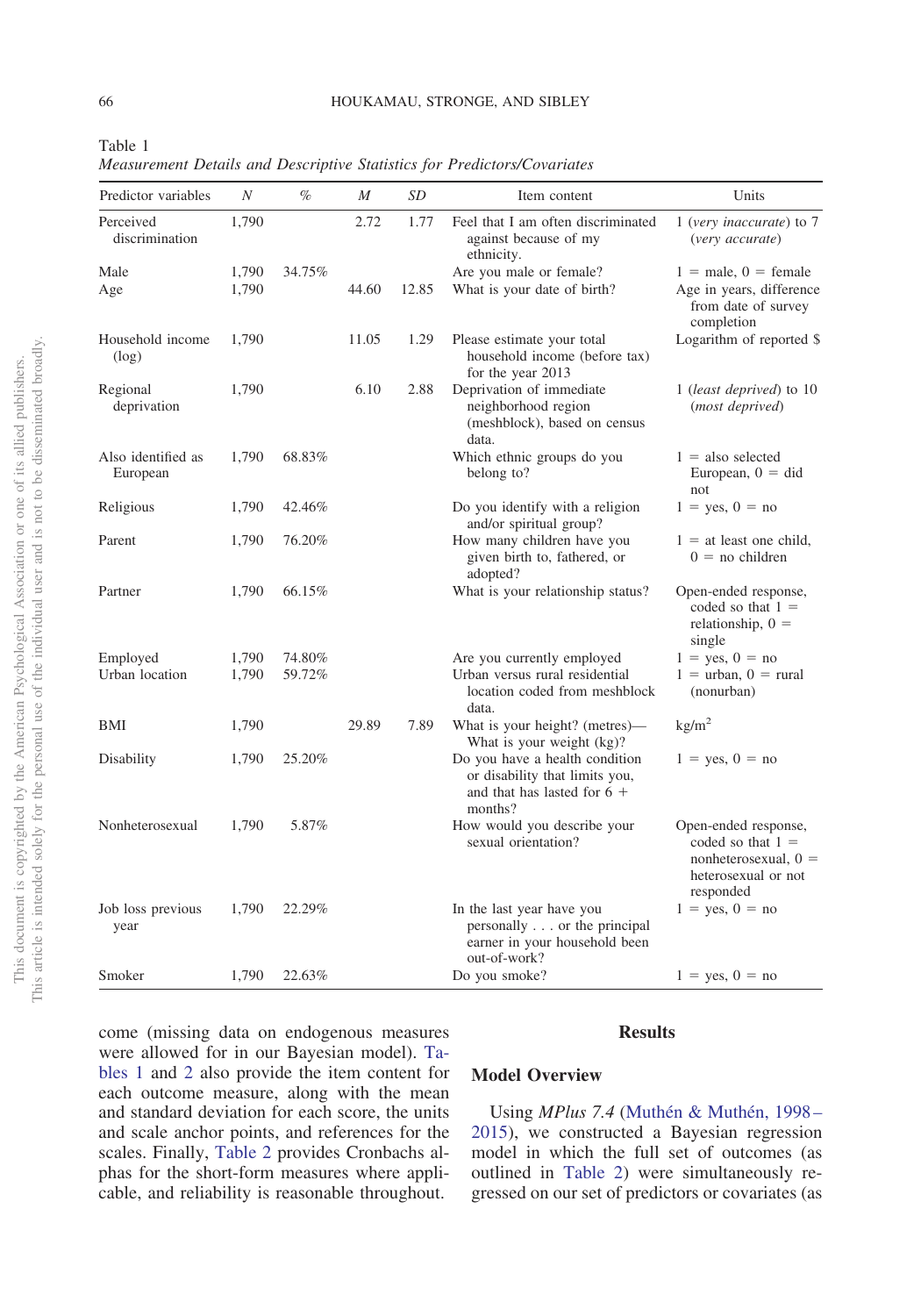<span id="page-6-0"></span>Table 2 *Measurement Details and Descriptive Statistics for Outcome Variables*

| Outcome variables                                                          | $\cal N$ | $\boldsymbol{M}$ | SD   | Item content                                                                                                                                                                                                                | Units                                                                                                                                                     | Reference                                 |
|----------------------------------------------------------------------------|----------|------------------|------|-----------------------------------------------------------------------------------------------------------------------------------------------------------------------------------------------------------------------------|-----------------------------------------------------------------------------------------------------------------------------------------------------------|-------------------------------------------|
| Subjective rating of<br>fatigue                                            | 1,784    | 1.66             | 1.09 | During the last 30 days,<br>how often did<br>you feel exhausted?                                                                                                                                                            | 0 (none of the time) to $4$<br>(all of the time)                                                                                                          | McNair, Lorr, and<br>Droppleman<br>(1981) |
| Average hours of<br>sleep per night                                        | 1,764    | 6.83             | 1.39 | During the past month,<br>on average, how<br>many hours of actual<br>sleep did you get per<br>night?                                                                                                                        | Stated hours per night.                                                                                                                                   | Buysse et al. (1989)                      |
| Subjective healthcare<br>access                                            | 1,710    | 7.43             | 2.51 | Please rate your level of<br>satisfaction with the<br>following aspects of<br>your life and New<br>Zealand. Your<br>access to health care<br>when you need it<br>(e.g., doctor, GP).                                        | 0 (completely dissatisfied)<br>to 10 (completely<br>satisfied)                                                                                            | Developed for the<br><b>NZAVS</b>         |
| Subjective evaluation<br>of own health                                     | 1,790    | 5.01             | 1.24 | In general, would you<br>say your health is                                                                                                                                                                                 | $1 (poor)$ to 7 (excellent)                                                                                                                               | Ware and Sherbourne<br>(1992)             |
| (mean of three-<br>item scale,<br>$\alpha = .61$                           |          |                  |      | I seem to get sick a<br>little easier than other<br>people.                                                                                                                                                                 | 1 (strongly disagree) to 7<br>(strongly agree)                                                                                                            |                                           |
|                                                                            |          |                  |      | I expect my health to<br>get worse.                                                                                                                                                                                         | 1 (strongly disagree) to 7<br>(strongly agree)                                                                                                            |                                           |
| Job satisfaction                                                           | 1,463    | 5.14             | 1.57 | How satisfied are you<br>with your current<br>job?                                                                                                                                                                          | 1 (not satisfied) to 7 (very<br>satisfied)                                                                                                                | Developed for the<br><b>NZAVS</b>         |
| Job security                                                               | 1,452    | 5.24             | 1.70 | How secure do you feel<br>in your current job?                                                                                                                                                                              | 1 (not secure) to 7 (very<br>secure)                                                                                                                      | Developed for the<br><b>NZAVS</b>         |
| Satisfaction with<br>standard of living                                    | 1,708    | 6.71             | 2.43 | Please rate your level of<br>satisfaction with the<br>following aspects of<br>your life and New<br>Zealand. Your<br>standard of living.                                                                                     | 0 (completely dissatisfied)<br>to 10 (completely<br>satisfied)                                                                                            | Cummins et al.<br>(2003)                  |
| Satisfaction with<br>future security                                       | 1,705    | 5.36             | 2.67 | Please rate your level of<br>satisfaction with the<br>following aspects of<br>your life and New<br>Zealand. Your<br>future security.                                                                                        | 0 (completely dissatisfied)<br>to 10 (completely<br>satisfied)                                                                                            |                                           |
| Self-esteem (mean of<br>three-item scale,<br>$\alpha = .78$                | 1,790    | 5.26             | 1.21 | On the whole am<br>satisfied with myself.<br>Take a positive attitude<br>toward myself.<br>Am inclined to feel that<br>I am a failure.                                                                                      | 1 (very inaccurate) to 7<br>(very accurate)<br>1 (very inaccurate) to $7$<br>(very accurate)<br>1 (very inaccurate) to 7<br>(very accurate)               | Rosenberg (1965)                          |
| Satisfaction with life<br>(mean of two-item<br>scale, $\alpha = .80$ )     | 1,714    | 5.07             | 1.33 | I am satisfied with my<br>life.<br>In most ways my life is                                                                                                                                                                  | 1 (strongly disagree) to 7<br>(strongly agree)<br>1 (strongly disagree) to 7                                                                              | Diener et al. (1985)                      |
| K6 psychological<br>distress (mean of<br>six-item scale,<br>$\alpha = .84$ | 1,786    | .89              | .70  | close to ideal.<br>During the last 30 days,<br>how often did<br>you feel hopeless?<br>During the last 30 days,<br>how often did<br>you feel so depressed<br>that nothing could<br>cheer you up?<br>During the last 30 days, | (strongly agree)<br>$0$ (none of the time) to $4$<br>(all of the time)<br>0 (none of the time) to $4$<br>(all of the time)<br>0 (none of the time) to $4$ | Kessler et al. (2011)                     |
|                                                                            |          |                  |      | how often did<br>you feel restless or                                                                                                                                                                                       | (all of the time)                                                                                                                                         |                                           |

fidgety?

(*table continues*)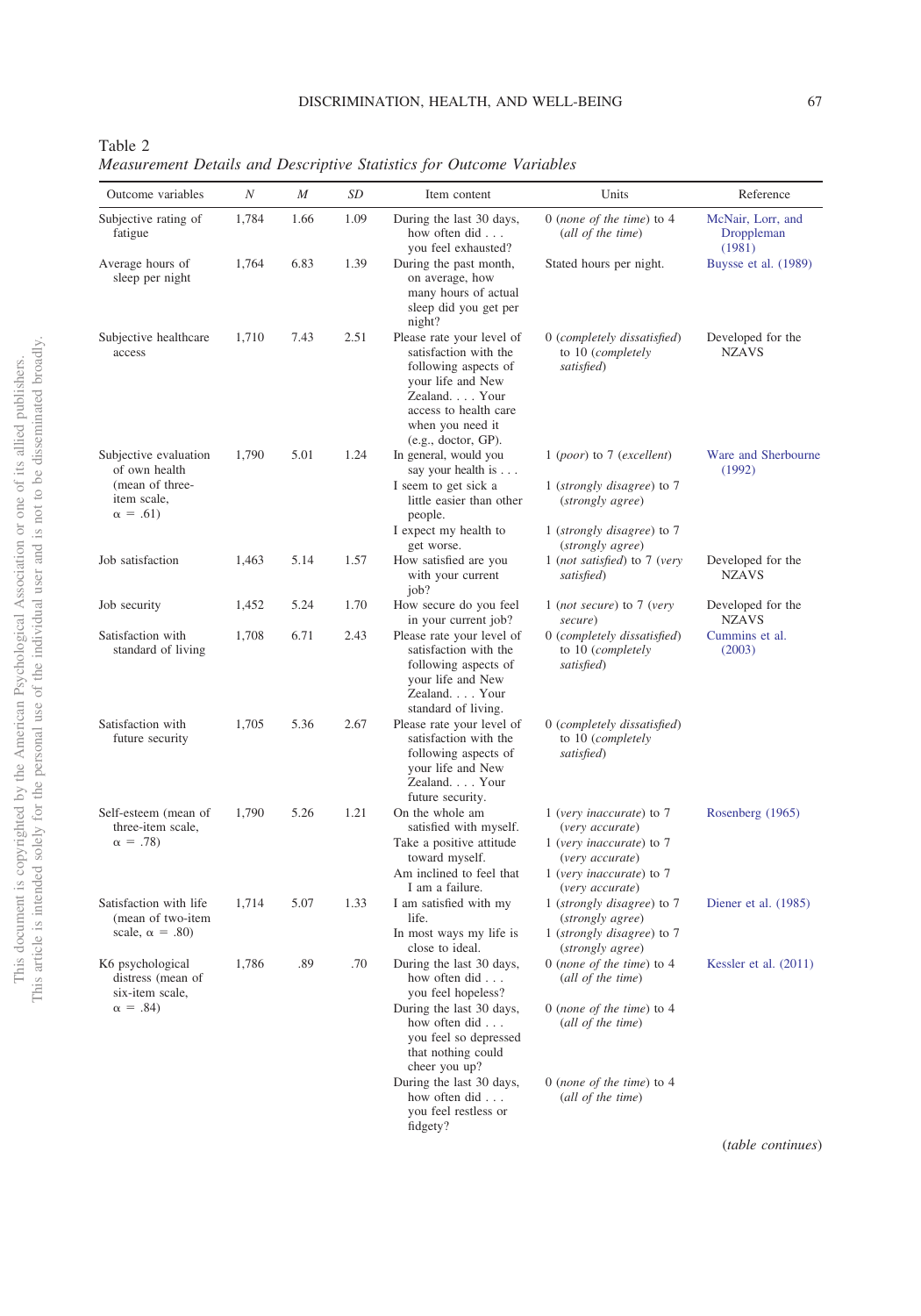|  | Table 2 ( <i>continued</i> ) |
|--|------------------------------|
|--|------------------------------|

| Outcome variables                                          | $\boldsymbol{N}$ | $\boldsymbol{M}$ | <b>SD</b> | Item content                                                                                | Units                                                                                            | Reference                                |
|------------------------------------------------------------|------------------|------------------|-----------|---------------------------------------------------------------------------------------------|--------------------------------------------------------------------------------------------------|------------------------------------------|
|                                                            |                  |                  |           | During the last 30 days,<br>how often did<br>you feel that<br>everything was an<br>effort?  | 0 (none of the time) to $4$<br>(all of the time)                                                 |                                          |
|                                                            |                  |                  |           | During the last 30 days,<br>how often did<br>you feel worthless?                            | 0 (none of the time) to $4$<br>(all of the time)                                                 |                                          |
|                                                            |                  |                  |           | During the last 30 days,<br>how often did $\ldots$<br>you feel nervous?                     | 0 (none of the time) to $4$<br>(all of the time)                                                 |                                          |
| Body satisfaction                                          | 1,784            | 4.16             | 1.74      | Am satisfied with the<br>appearance, size and<br>shape of my body.                          | 1 (very inaccurate) to 7<br>(very accurate)                                                      | Stronge et al. (2015a)                   |
| Relationship<br>satisfaction                               | 1,319            | 5.87             | 1.40      | How satisfied are you<br>with your<br>relationship with<br>your partner?                    | 1 (not satisfied) to 7 (very<br>satisfied)                                                       |                                          |
| Relationship conflict                                      | 1.307            | 3.07             | 1.45      | To what extent do you<br>experience conflict or<br>disagreement with<br>your partner?       | 1 (no conflict at all) to $7$<br>(a great deal of<br><i>conflict</i> )                           | Developed for the<br><b>NZAVS</b>        |
| Self-control (mean of<br>two-item scale,<br>$\alpha = .62$ | 1.712            | 4.25             | 1.36      | In general, I have a lot<br>of self-control.<br>I wish I had more self-<br>discipline.      | 1 (strongly disagree) to 7<br>(strongly agree)<br>1 (strongly disagree) to 7<br>(strongly agree) | Tangney, Baumeister,<br>and Boone (2004) |
| Hours of exercise per<br>week                              | 1.779            | 7.00             | 9.68      | Please estimate how<br>many hours you<br>spent. $\ldots$<br>Exercising/physical<br>activity | Stated hours in the last<br>week.                                                                | Developed for the<br><b>NZVAS</b>        |
| Hours watching<br>television per<br>week                   | 1.779            | 11.51            | 11.28     | Please estimate how<br>many hours you<br>spent. Watching<br><b>TV/Films</b>                 | Stated hours in the last<br>week.                                                                | Developed for the<br><b>NZAVS</b>        |

*Note.* NZAVS = New Zealand Attitudes and Values Study. Only the units at the endpoints of the measures are labeled (e.g., 1, very inaccurate), with the exception of the K6 measure of psychological distress, in which each point has a label attached.

outlined in [Table 1\)](#page-5-0). We included associations between the residuals of all outcome variables, thus allowing for remaining covariances between the outcomes unexplained by our set of predictor variables. We allowed for missing data in the outcome variables, and hence the regression parameters for each outcome are based on differing sample sizes (information about the sample size for each outcome is presented in [Table 2\)](#page-6-0). Our model thus assessed the unique concurrent association, or correlation, between individual differences in perceived discrimination, and each outcome variable, using all available data and statistically adjusting for the numerous other covariates: gender, age, household income, regional deprivation, joint identification as European, whether one was religious, a parent, had a partner, was employed, lived in a rural or urban location, BMI, whether one had a disability, sexual orientation, whether

one had experienced job loss, or currently smoked.

A Bayesian approach allowed us to estimate a posterior distribution for each of the parameters, as well as the associated 95% credible intervals (i.e., the interval that contains the most likely parameter values). Relative to frequentist models that utilize standard null-hypothesis tests, Bayesian credible intervals provide a more intuitive and informative indication of the likely distribution for each parameter. Bayesian credibility estimates also include information about the accuracy of the parameter estimate for the population of interest, whereas the resulting *p* values reflect the proportion of the posterior distribution for a given parameter that is above or below zero (for discussion of Bayesian estimation techniques, see [Kruschke et al., 2012\)](#page-17-17).

Because the many predictor and outcome variables included in our model were scored on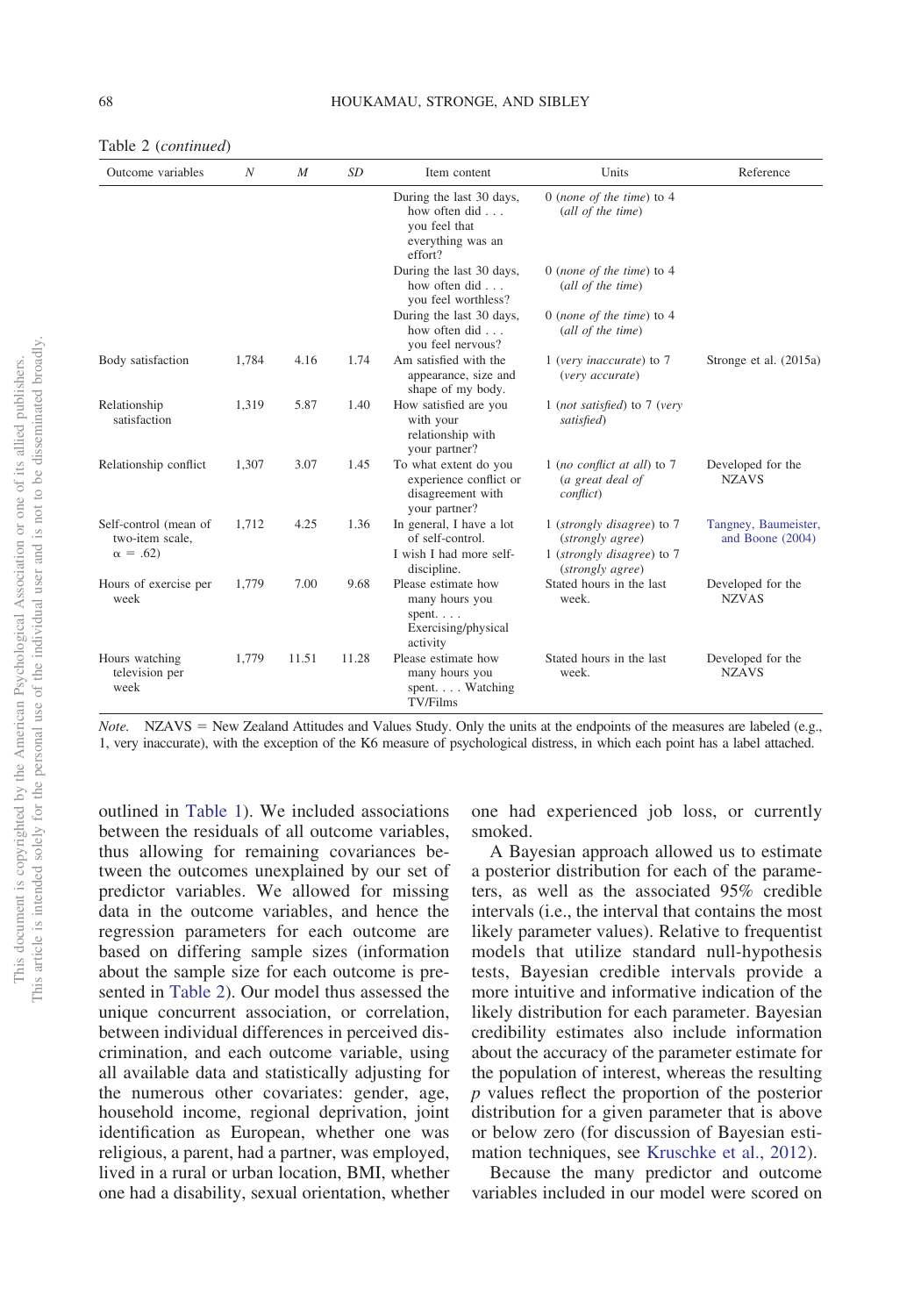| v.<br>۰, | ۰,<br>٠ |  |
|----------|---------|--|
|          |         |  |

*Standardized Betas and Credible Intervals for the Unique Association Between Perceived Discrimination and Subjective Rating of Fatigue, Average Hours of Sleep per Night, Subjective Healthcare Access, and Subjective Evaluation of Own Health, Adjusting for Other Covariates Included in the Model*

|                             | Subjective rating of<br>fatigue |         |            |          | Average hours of sleep<br>per night |            |          | Subjective healthcare<br>access |            |          | Subjective evaluation of<br>own health |            |  |
|-----------------------------|---------------------------------|---------|------------|----------|-------------------------------------|------------|----------|---------------------------------|------------|----------|----------------------------------------|------------|--|
| Predictor variables         | β                               |         | 95% CI [β] | β        |                                     | 95% CI [β] | β        |                                 | 95% CI [β] | β        |                                        | 95% CI [β] |  |
| Perceived discrimination    | $.097*$                         | .052    | .143       | $-.070*$ | $-.117$                             | $-.022$    | $-.165*$ | $-.211$                         | $-.119$    | $-.140*$ | $-.182$                                | $-.097$    |  |
| Male                        | $-.052*$                        | $-.097$ | $-.007$    | $-.008$  | $-.055$                             | .039       | .019     | $-.027$                         | .065       | $-.028$  | $-.070$                                | .015       |  |
| Age                         | $-.244*$                        | $-.293$ | $-.194$    | $-.091*$ | $-.144$                             | $-.037$    | $.065*$  | .012                            | .117       | .046     | $-.001$                                | .094       |  |
| Household income (log)      | $-.068*$                        | $-.115$ | $-.019$    | $-.018$  | $-.068$                             | .032       | .052     | .000                            | .103       | .044     | $-.001$                                | .089       |  |
| Regional deprivation        | $-.001$                         | $-.050$ | .048       | $-.053*$ | $-.103$                             | $-.002$    | $-.004$  | $-.054$                         | .046       | $-.018$  | $-.063$                                | .028       |  |
| Also identified as European | .045                            | $-.003$ | .092       | $-.022$  | $-.072$                             | .027       | $-.045$  | $-.094$                         | .004       | $-.033$  | $-.078$                                | .011       |  |
| Religious                   | $-.024$                         | $-.069$ | .021       | .043     | $-.004$                             | .090       | .025     | $-.021$                         | .072       | .026     | $-.016$                                | .068       |  |
| Parent                      | .042                            | $-.009$ | .093       | $-.065*$ | $-.118$                             | $-.011$    | $-.050$  | $-.103$                         | .002       | .038     | $-.010$                                | .086       |  |
| Partner                     | .007                            | $-.041$ | .056       | $-.004$  | $-.055$                             | .046       | $.083*$  | .033                            | .132       | $-.027$  | $-.072$                                | .018       |  |
| Employed                    | $-.012$                         | $-.059$ | .036       | $-.034$  | $-.083$                             | .016       | $-.045$  | $-.094$                         | .004       | .028     | $-.017$                                | .072       |  |
| Urban location              | .027                            | $-.018$ | .072       | $-.062*$ | $-.109$                             | $-.015$    | $.051*$  | .004                            | .097       | $-.015$  | $-.057$                                | .027       |  |
| BMI                         | $.069*$                         | .023    | .114       | $-.070*$ | $-.117$                             | $-.022$    | $-.067*$ | $-.114$                         | $-.021$    | $-.195*$ | $-.237$                                | $-.153$    |  |
| Disability                  | $.144*$                         | .096    | .190       | $-.048$  | $-.097$                             | .001       | $-.050*$ | $-.099$                         | $-.002$    | $-.289*$ | $-.330$                                | $-.246$    |  |
| Nonheterosexual             | .025                            | $-.020$ | .070       | $-.008$  | $-.054$                             | .039       | $-.009$  | $-.055$                         | .038       | $-.040$  | $-.081$                                | .002       |  |
| Job loss previous year      | $-.014$                         | $-.061$ | .033       | $-.006$  | $-.055$                             | .043       | $-.118*$ | $-.166$                         | $-.069$    | $-.016$  | $-.059$                                | .028       |  |
| Smoker                      | .033                            | $-.013$ | .080       | $-.039$  | $-.087$                             | .009       | $-.070*$ | $-.117$                         | $-.022$    | $-.136*$ | $-.179$                                | $-.094$    |  |

 $^{*}$   $p_{\text{MCMC}}$  < .05.

a range of different types of units (see [Tables 1](#page-5-0) and [2](#page-6-0) for details), we report standardized regression slopes and associated credible intervals for these standardized parameters. The use of standardized parameters allows for the easy comparison of the relative size of unique associations in terms of standard deviation units. These results are presented in [Tables 3–7.](#page-10-0) We present the results in a series of tables due to the number of parameters; however, it is important to note that all parameters were estimated in a single overarching model (BIC  $= 110748$ ,

#### Table 4

*Standardized Betas and Credible Intervals for the Unique Association Between Perceived Discrimination and Job Satisfaction, Job Security, Satisfaction With Standard of Living, and Satisfaction With Future Security, Adjusting for Other Covariates Included in the Model*

|                             | Job satisfaction (for<br>those employed) |         |            | Job security<br>(for those employed) |         |            | Satisfaction with<br>standard of living |         |            | Satisfaction with future<br>security |         |            |
|-----------------------------|------------------------------------------|---------|------------|--------------------------------------|---------|------------|-----------------------------------------|---------|------------|--------------------------------------|---------|------------|
| Predictor variables         | β                                        |         | 95% CI [β] | β                                    |         | 95% CI [β] | β                                       |         | 95% CI [β] | β                                    |         | 95% CI [β] |
| Perceived discrimination    | $-.133*$                                 | $-.184$ | $-.082$    | $-.129*$                             | $-.179$ | $-.078$    | $-.127*$                                | $-.171$ | $-.082$    | $-.156*$                             | $-.200$ | $-.111$    |
| Male                        | $-.030$                                  | $-.080$ | .021       | $-.075*$                             | $-.124$ | $-.025$    | $-.075*$                                | $-.119$ | $-.031$    | .029                                 | $-.015$ | .073       |
| Age                         | $.068*$                                  | .007    | .128       | $-.100*$                             | $-.160$ | $-.040$    | $-.014$                                 | $-.063$ | .036       | .018                                 | $-.032$ | .068       |
| Household income (log)      | $.099*$                                  | .044    | .153       | $.100*$                              | .046    | .154       | $.098*$                                 | .049    | .146       | $.058*$                              | .009    | .106       |
| Regional deprivation        | .009                                     | $-.046$ | .064       | $-.001$                              | $-.055$ | .053       | $-.104*$                                | $-.151$ | $-.056$    | $-.079*$                             | $-.126$ | $-.031$    |
| Also identified as European | .021                                     | $-.033$ | .075       | $-.022$                              | $-.075$ | .032       | .008                                    | $-.039$ | .055       | .013                                 | $-.034$ | .060       |
| Religious                   | .001                                     | $-.049$ | .052       | $-.006$                              | $-.056$ | .044       | .018                                    | $-.027$ | .063       | .008                                 | $-.037$ | .052       |
| Parent                      | .002                                     | $-.056$ | .059       | $.060*$                              | .004    | .116       | $-.053*$                                | $-.103$ | $-.002$    | $-.029$                              | $-.079$ | .021       |
| Partner                     | .004                                     | $-.051$ | .058       | .039                                 | $-.015$ | .093       | $.110*$                                 | .063    | .157       | $.113*$                              | .066    | .160       |
| Employed                    | .004                                     | $-.071$ | .078       | .049                                 | $-.027$ | .124       | .037                                    | $-.010$ | .083       | .032                                 | $-.014$ | .079       |
| Urban location              | $-.063*$                                 | $-.112$ | $-.012$    | $-.020$                              | $-.070$ | .030       | $-.011$                                 | $-.055$ | .033       | $-.018$                              | $-.062$ | .027       |
| BMI                         | $-.020$                                  | $-.074$ | .033       | $-.007$                              | $-.059$ | .046       | $-.074*$                                | $-.118$ | $-.029$    | $-.104*$                             | $-.149$ | $-.059$    |
| Disability                  | $-.011$                                  | $-.066$ | .043       | .017                                 | $-.036$ | .071       | $-.050*$                                | $-.097$ | $-.004$    | $-.088*$                             | $-.134$ | $-.041$    |
| Nonheterosexual             | $-.015$                                  | $-.066$ | .035       | $-.016$                              | $-.065$ | .034       | .013                                    | $-.031$ | .056       | $-.005$                              | $-.049$ | .039       |
| Job loss previous year      | $-.046$                                  | $-.100$ | .008       | $-.152*$                             | $-.204$ | $-.098$    | $-.152*$                                | $-.198$ | $-.106$    | $-.131*$                             | $-.176$ | $-.084$    |
| Smoker                      | $-.036$                                  | $-.089$ | .016       | .042                                 | $-.010$ | .094       | $-.064*$                                | $-.109$ | $-.019$    | $-.079*$                             | $-.124$ | $-.033$    |

 $^{*}$   $p_{\text{MCMC}}$  < .05.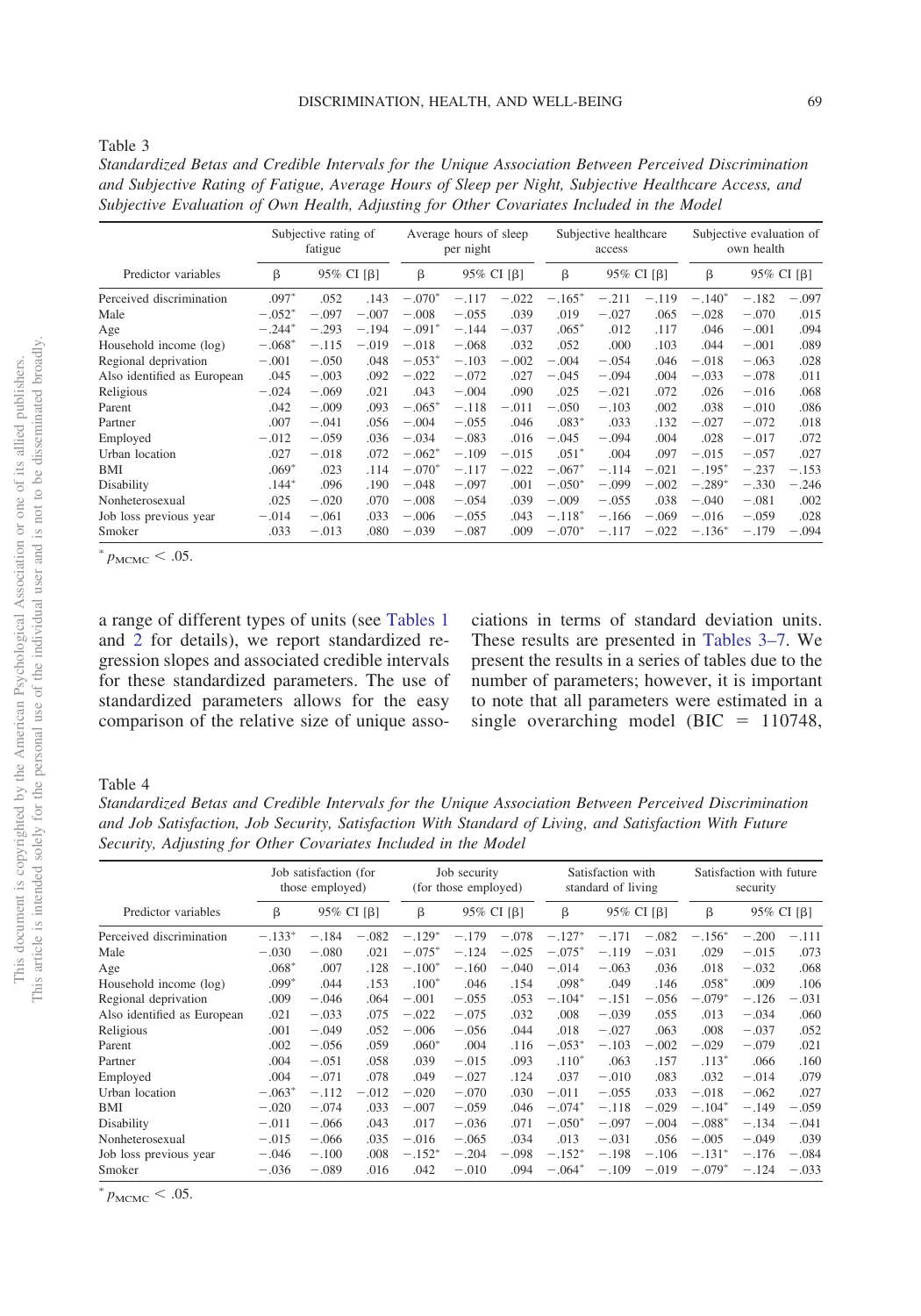|--|--|

*Standardized Betas and Credible Intervals for the Unique Association Between Perceived Discrimination and Self-Esteem, Satisfaction With Life, K6 Psychological Distress, and Body Satisfaction, Adjusting for Other Covariates Included in the Model*

|                             |          | Self-esteem |            |          | Satisfaction with<br>life |            |          | K6 psychological<br>distress |            |          | Body satisfaction |            |  |
|-----------------------------|----------|-------------|------------|----------|---------------------------|------------|----------|------------------------------|------------|----------|-------------------|------------|--|
| Predictor variables         | β        |             | 95% CI [β] | $\beta$  |                           | 95% CI [β] | β        |                              | 95% CI [β] | β        |                   | 95% CI [B] |  |
| Perceived discrimination    | $-.161*$ | $-.206$     | $-.115$    | $-.149*$ | $-.193$                   | $-.103$    | $.175*$  | .131                         | .218       | $-.060*$ | $-.104$           | $-.015$    |  |
| Male                        | $-.029$  | $-.074$     | .016       | $-.107*$ | $-.151$                   | $-.062$    | .018     | $-.026$                      | .061       | $.092*$  | .048              | .136       |  |
| Age                         | $.142*$  | .091        | .192       | .041     | $-.010$                   | .091       | $-.209*$ | $-.256$                      | $-.160$    | $.075*$  | .025              | .124       |  |
| Household income (log)      | $.065*$  | .017        | .113       | $.089*$  | .041                      | .137       | $-.104*$ | $-.150$                      | $-.058$    | $-.012$  | $-.058$           | .035       |  |
| Regional deprivation        | $.066*$  | .017        | .115       | $-.018$  | $-.067$                   | .030       | $-.026$  | $-.073$                      | .021       | .032     | $-.016$           | .079       |  |
| Also identified as European | $-.058*$ | $-.106$     | $-.010$    | $-.030$  | $-.077$                   | .018       | .006     | $-.040$                      | .052       | $-.047*$ | $-.093$           | .000       |  |
| Religious                   | .037     | $-.009$     | .082       | .038     | $-.007$                   | .083       | $-.052*$ | $-.095$                      | $-.008$    | .037     | $-.007$           | .081       |  |
| Parent                      | .027     | $-.024$     | .078       | $-.011$  | $-.062$                   | .040       | $-.051*$ | $-.100$                      | $-.001$    | $.056*$  | .005              | .105       |  |
| Partner                     | .047     | $-.002$     | .095       | $.165*$  | .117                      | .212       | $-.045$  | $-.091$                      | .002       | $-.010$  | $-.057$           | .037       |  |
| Employed                    | $.061*$  | .013        | .109       | .037     | $-.010$                   | .084       | $-.056$  | $-.101$                      | $-.010$    | .020     | $-.027$           | .066       |  |
| Urban location              | .011     | $-.034$     | .056       | $-.030$  | $-.074$                   | .015       | $-.010$  | $-.054$                      | .033       | $-.033$  | $-.077$           | .011       |  |
| BMI                         | $-.106*$ | $-.152$     | $-.061$    | $-.080*$ | $-.124$                   | $-.034$    | $.072*$  | .028                         | .116       | $-.344*$ | $-.385$           | $-.302$    |  |
| Disability                  | $-.083*$ | $-.130$     | $-.036$    | $-.078*$ | $-.124$                   | $-.031$    | $.115*$  | .070                         | .160       | $-.069*$ | $-.115$           | $-.023$    |  |
| Nonheterosexual             | $-.022$  | $-.067$     | .023       | $-.012$  | $-.057$                   | .032       | .022     | $-.022$                      | .065       | $-.037$  | $-.081$           | .006       |  |
| Job loss previous year      | $-.001$  | $-.048$     | .046       | $-.077*$ | $-.123$                   | $-.031$    | $.060*$  | .014                         | .105       | .028     | $-.018$           | .073       |  |
| Smoker                      | $-.037$  | $-.083$     | .009       | $-.044$  | $-.090$                   | .002       | $.055*$  | .011                         | .099       | .023     | $-.022$           | .068       |  |

 $^{*}$   $p_{\text{MCMC}}$  < .05.

 $DIC = 108312$ , posterior predictive *p* value = .445, 95% CI of observed and replicated  $\chi^2$ values  $=$   $[-77.906, 88.998]$ ). The variance in each outcome explained by our model is reported in [Table 8.](#page-10-1)

### **Experiences of Discrimination**

To measure the prevalence of perceived discrimination, the perceived discrimination was transformed into a categorical variable. We re-

#### Table 6

*Standardized Betas and Credible Intervals for the Unique Association Between Perceived Discrimination and Relationship Satisfaction, Relationship Conflict, and Self-Control, Adjusting for Other Covariates Included in the Model*

|                             |          | Relationship satisfaction<br>(for those in relationship) |            |          | Relationship conflict (for<br>those in relationship) |         | Self-control |            |         |
|-----------------------------|----------|----------------------------------------------------------|------------|----------|------------------------------------------------------|---------|--------------|------------|---------|
| Predictor variables         | β        |                                                          | 95% CI [β] |          | 95% CI [B]                                           |         | β            | 95% CI [B] |         |
| Perceived discrimination    | $-.114*$ | $-.164$                                                  | $-.063$    | $.119*$  | .065                                                 | .173    | $-.076*$     | $-.123$    | $-.029$ |
| Male                        | .016     | $-.033$                                                  | .065       | $-.006$  | $-.059$                                              | .046    | .043         | $-.003$    | .089    |
| Age                         | $-.022$  | $-.078$                                                  | .034       | $-.110*$ | $-.170$                                              | $-.050$ | $.201*$      | .150       | .252    |
| Household income (log)      | .034     | $-.024$                                                  | .092       | $-.076*$ | $-.140$                                              | $-.012$ | .035         | $-.016$    | .085    |
| Regional deprivation        | $-.017$  | $-.071$                                                  | .037       | $-.013$  | $-.071$                                              | .044    | .037         | $-.013$    | .087    |
| Also identified as European | $-.047$  | $-.100$                                                  | .006       | $-.053$  | $-.110$                                              | .004    | $-.080*$     | $-.129$    | $-.031$ |
| Religious                   | .035     | $-.015$                                                  | .085       | $-.009$  | $-.063$                                              | .044    | .018         | $-.028$    | .065    |
| Parent                      | $-.056$  | $-.114$                                                  | .004       | $.067*$  | .003                                                 | .130    | .013         | $-.040$    | .065    |
| Partner                     | $.350*$  | .283                                                     | .413       | $-.046$  | $-.126$                                              | .036    | $-.002$      | $-.052$    | .047    |
| Employed                    | $-.004$  | $-.059$                                                  | .050       | $-.053$  | $-.111$                                              | .005    | $-.018$      | $-.067$    | .031    |
| Urban location              | $-.014$  | $-.064$                                                  | .036       | .011     | $-.043$                                              | .064    | $-.014$      | $-.060$    | .032    |
| BMI                         | $-.040$  | $-.091$                                                  | .011       | .004     | $-.052$                                              | .059    | $-.137*$     | $-.183$    | $-.090$ |
| Disability                  | $-.043$  | $-.096$                                                  | .010       | .035     | $-.022$                                              | .092    | $-.060*$     | $-.108$    | $-.011$ |
| Nonheterosexual             | $-.007$  | $-.061$                                                  | .046       | $-.016$  | $-.075$                                              | .043    | $-.020$      | $-.066$    | .026    |
| Job loss previous year      | $-.051$  | $-.104$                                                  | .002       | $.064*$  | .006                                                 | .121    | .025         | $-.023$    | .074    |
| Smoker                      | $-.041$  | $-.094$                                                  | .013       | .048     | $-.010$                                              | .105    | $-.102*$     | $-.149$    | $-.055$ |

 $^{*}$   $p_{\text{MCMC}}$  < .05.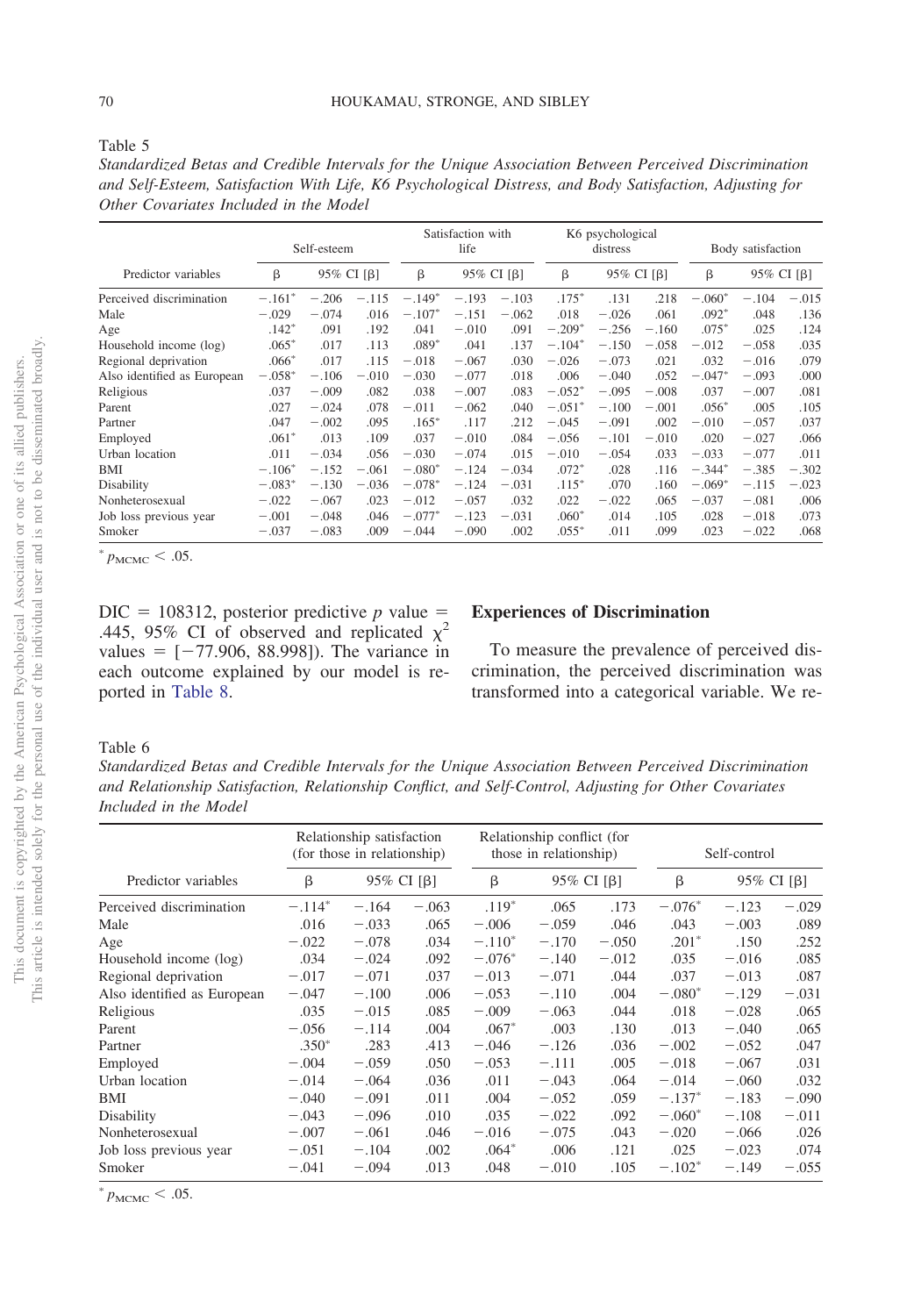### <span id="page-10-0"></span>Table 7

| Standardized Betas and Credible Intervals for the Unique Association Between |  |
|------------------------------------------------------------------------------|--|
| Perceived Discrimination and Hours of Exercise per Week and Hours Watching   |  |
| Television per Week, Adjusting for Other Covariates Included in the Model    |  |

|                             |                 | Hours of exercise<br>per week |         |          | Hours watching television<br>per week |         |  |  |
|-----------------------------|-----------------|-------------------------------|---------|----------|---------------------------------------|---------|--|--|
| Predictor variables         | 95% CI [β]<br>β |                               |         | β        | 95% CI [β]                            |         |  |  |
| Perceived discrimination    | .019            | $-.028$                       | .067    | $-.025$  | $-.072$                               | .023    |  |  |
| Male                        | $.123*$         | .076                          | .169    | .042     | $-.004$                               | .089    |  |  |
| Age                         | .047            | $-.006$                       | .100    | $.046*$  | $-.007$                               | .098    |  |  |
| Household income (log)      | .010            | $-.039$                       | .060    | $-.051$  | $-.100$                               | $-.001$ |  |  |
| Regional deprivation        | .038            | $-.013$                       | .089    | $-.003$  | $-.054$                               | .047    |  |  |
| Also identified as European | .010            | $-.039$                       | .059    | $-.021$  | $-.070$                               | .029    |  |  |
| Religious                   | .000            | $-.047$                       | .047    | $-.008$  | $-.055$                               | .039    |  |  |
| Parent                      | .016            | $-.037$                       | .069    | $-.033$  | $-.086$                               | .021    |  |  |
| Partner                     | $-.026$         | $-.077$                       | .024    | .029     | $-.021$                               | .079    |  |  |
| Employed                    | $-.005$         | $-.054$                       | .045    | $-.075*$ | $-.125$                               | $-.026$ |  |  |
| Urban location              | $-.085*$        | $-.131$                       | $-.038$ | $-.016$  | $-.062$                               | .031    |  |  |
| BMI                         | $-.068*$        | $-.115$                       | $-.020$ | $.093*$  | .045                                  | .140    |  |  |
| Disability                  | $-.054*$        | $-.103$                       | $-.005$ | $.052*$  | .003                                  | .101    |  |  |
| Nonheterosexual             | $-.018$         | $-.064$                       | .028    | $-.009$  | $-.056$                               | .037    |  |  |
| Job loss previous year      | $.068*$         | .019                          | .116    | $-.027$  | $-.076$                               | .022    |  |  |
| Smoker                      | .023            | $-.025$                       | .071    | $.078*$  | .031                                  | .126    |  |  |

 $^{*}$   $p_{\text{MCMC}}$  < .05.

coded responses to the question "I feel that I am often discriminated against because of my ethnicity," from very inaccurate (1) to very accurate (7), so that a score of 1–2 indicated no or minimal perceived discrimination, a score of 3–5 indicated some discrimination (i.e., at least partial agreement with the item), and scores of 6–7 indicated high perceived discrimination. Just over half the sample reported that they perceived no or minimal discrimination: *n* 1,017, 57%. However, 43% of the sample reported either some discrimination:  $n = 609$ , 34%, or high discrimination:  $n = 164, 9\%$ . Sole-identified Maori ( $M = 3.31$ ,  $SD = 1.83$ )

### <span id="page-10-1"></span>Table 8

*Variance in Each Outcome Explained by the Full Model Containing All Predictors/Covariates*

| Outcome variables<br>Subjective rating of fatigue | $R^2$<br>.104 | Posterior SD<br>.013 | 95% CI $[R^2]$ |      | $p_{\text{MCMC}}$ |
|---------------------------------------------------|---------------|----------------------|----------------|------|-------------------|
|                                                   |               |                      | .080           | .131 | < 0.001           |
| Average hours of sleep per night                  | .048          | .009                 | .031           | .068 | < 0.001           |
| Subjective healthcare access                      | .097          | .013                 | .073           | .124 | < 0.001           |
| Subjective evaluation of own health               | .219          | .016                 | .188           | .251 | < 0.001           |
| Job satisfaction                                  | .062          | .012                 | .041           | .088 | < 0.001           |
| Job security                                      | .097          | .016                 | .068           | .129 | < 0.001           |
| Satisfaction with standard of living              | .175          | .016                 | .145           | .206 | < 0.001           |
| Satisfaction with future security                 | .173          | .016                 | .143           | .205 | < 0.001           |
| Self-esteem                                       | .102          | .013                 | .078           | .128 | < 0.01            |
| Satisfaction with life                            | .148          | .015                 | .119           | .178 | < 0.001           |
| K6 psychological distress                         | .170          | .015                 | .140           | .200 | < 0.001           |
| Body satisfaction                                 | .150          | .015                 | .122           | .180 | < 0.001           |
| Relationship satisfaction                         | .177          | .024                 | .132           | .225 | < 0.001           |
| Relationship conflict                             | .080          | .015                 | .054           | .112 | < 0.001           |
| Self-control                                      | .096          | .013                 | .072           | .122 | < 0.001           |
| Hours of exercise per week                        | .047          | .009                 | .031           | .067 | < 0.001           |
| Hours watching television per week                | .045          | .009                 | .029           | .065 | < 0.001           |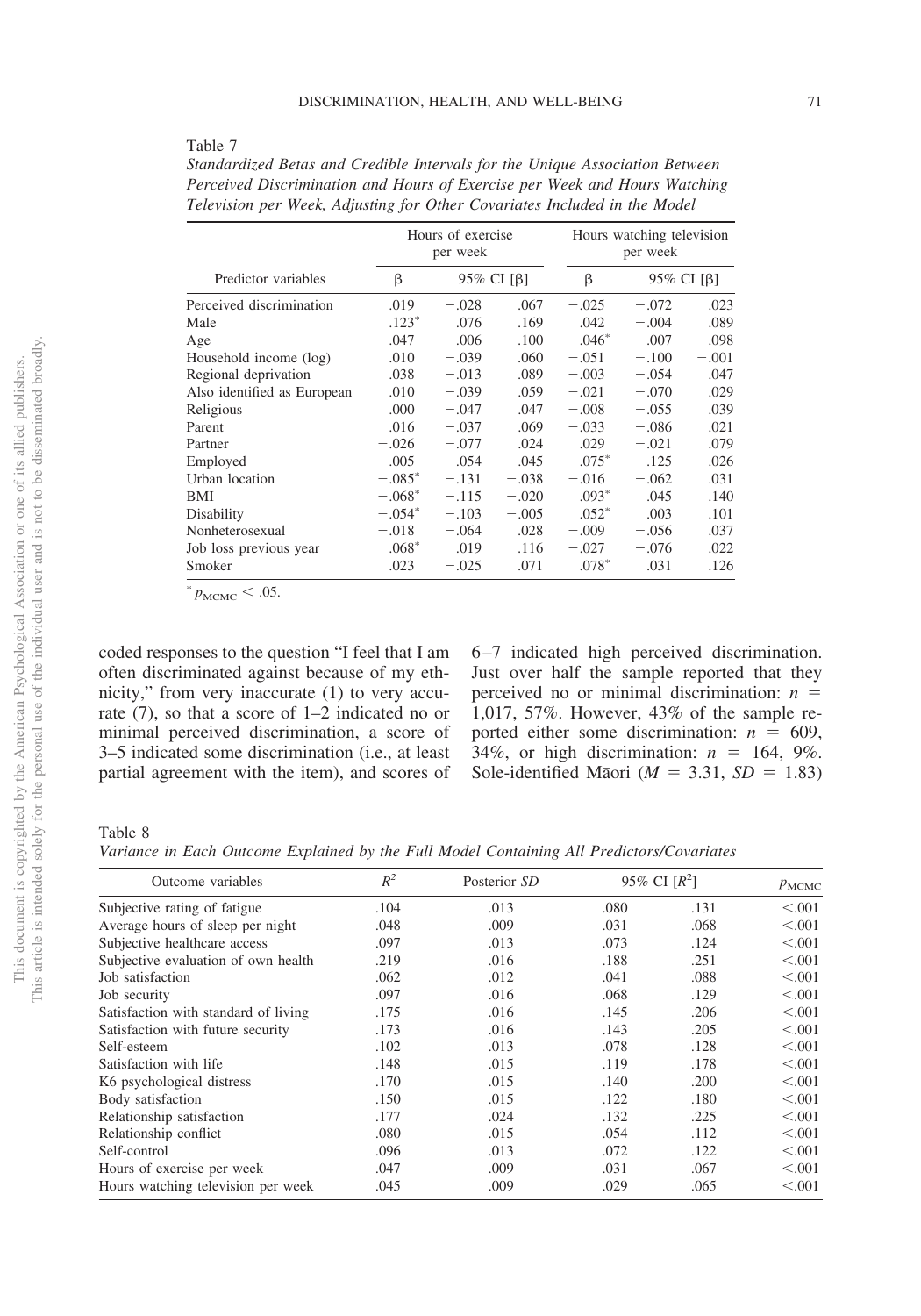reported significant higher levels of perceived discrimination than people who identified jointly as Māori and European ( $M = 2.45$ ,  $SD =$ 1.68;  $F(1, 1788) = 95.09, p < .01$ .

For the regression model, we used the untransformed, continuous perceived discrimination variable (on a scale of 1–7). We report here the unstandardized betas and their 95% credible intervals, for the standardized betas, see [Tables](#page-10-0) [3–7.](#page-10-0) Our model indicated that Māori who reported experiencing higher levels of discrimination (higher levels of agreement with the item "Feel that I am often discriminated against because of my ethnicity," treated as a continuous variable on a scale from 1 to 7) reported being significantly more fatigued ( $b = .061$ , Posterior  $SD = .015, 95\%$  CI of  $b = .032, .090, pM$  $CMC < .001$ ) and getting significantly fewer hours of sleep, on average, per night (*b*  $-.056$ , Posterior *SD* = .019, 95% CI of *b* =  $-.094, -.018, pMCMC = .002$ .

Māori who reported higher levels of discrimination also rated that they were less satisfied with their ability to regularly access a doctor/GP when they needed to  $(b = -.239,$  Posterior  $SD = .035, 95\% \text{ CI of } b = -.307, -.171,$  $pMCMC < .001$ , and subjectively rated their own health as being poorer ( $b = -.100$ , Posterior  $SD = .016$ , 95% CI of  $b = -.130, -.069$ ,  $pMCMC < .001$ ).

For those who were employed, Māori who reported higher levels of discrimination were less satisfied with their jobs  $(b = -.121, Pos$ terior  $SD = .024, 95\%$  CI of  $b = -.169, -.074,$  $pMCMC < .001$ ) and also reported lower levels of job security ( $b = -.127$ , Posterior  $SD =$ .026, 95% CI of  $b = -.178, -.077, pMCMC <$ .001).

Māori who reported higher levels of discrimination reported lower levels of satisfaction with their standard of living ( $b = -.177$ , Posterior *SD* = .032, 95% CI of  $b = -.240, -.114,$  $pMCMC < .001$ , lower levels of satisfaction with their expected future security  $(b = -.239, ...)$ Posterior  $SD = .035, 95\%$  CI of  $b = -.308$ ,  $-.170$ , *pMCMC*  $\lt$  .001), lower levels of selfesteem ( $b = -.112$ , Posterior *SD* = .016, 95% CI of  $b = -.144, -.080, pMCMC < .001$ ), and lower levels of satisfaction with life generally  $(b = -.113, Posterior SD = .018, 95\% CI of$  $b = -.148, -.078, pMCMC < .001$ .

Māori who reported higher levels of discrimination reported higher levels of nonspecific

psychological distress, as indexed by the Kessler-6 population screening measure  $(b = .070, )$ Posterior  $SD = .009, 95\%$  CI of  $b = .053, .088$ ,  $pMCMC < .001$ , and lower levels of body satisfaction ( $b = -.060$ , Posterior  $SD = .023$ , 95% CI of  $b = -.105, -.015, pMCMC =$ .005).

Among those in a relationship, Māori who reported higher levels of discrimination reported lower levels of relationship satisfaction  $(b = -.096, Posterior SD = .022, 95\% CI of$  $b = -.039, -.053, pMCMC < .001)$  and higher levels of relationship conflict  $(b = .102, )$ Posterior  $SD = .024, 95\%$  CI of  $b = .055, .149$ ,  $pMCMC < .001$ ). Maori who reported higher levels of discrimination also reported experiencing lower feelings of control over their lives and circumstances ( $b = -.060$ , Posterior *SD* = .019, 95% CI of  $b = -.097, -.023, pMCMC =$ .001).

However, levels of perceived discrimination were unrelated to the hours of TV that people reported watching in the last week ( $b = -.163$ , Posterior  $SD = .157, 95\%$  CI of  $b = -.470,$ .147,  $pMCMC = .151$ , or their amount of exercise ( $b = .108$ , Posterior *SD* = .135, 95% CI of  $b = -.156, .373, pMCMC = .212$ .

#### **Discussion**

In this article, we document a reliable association between perceived ethnic discrimination and a wide range of social, economic, and psychological measures of well-being for Māori. This association holds when adjusting for numerous other demographic factors also included in our model. Thus, we assess as closely as possible the variance in health and well-being explained solely by experiences of discrimination among Māori. Across 15 measures over multiple domains, perceived discrimination consistently and significantly predicted poorer well-being in every single outcome.

We found that 43% of the sample reported experiencing at least some form of discrimination; that is, roughly a third agreed that they are discriminated against for their ethnicity, while nearly 1 in 10 reported high levels of discrimination. This is significantly higher than previous estimates which put the prevalence at 1 in 4 [\(Ministry of Social Development, 2016\)](#page-17-9), which could potentially reflect rising rates of ethnic discrimination. However, the Ministry of Social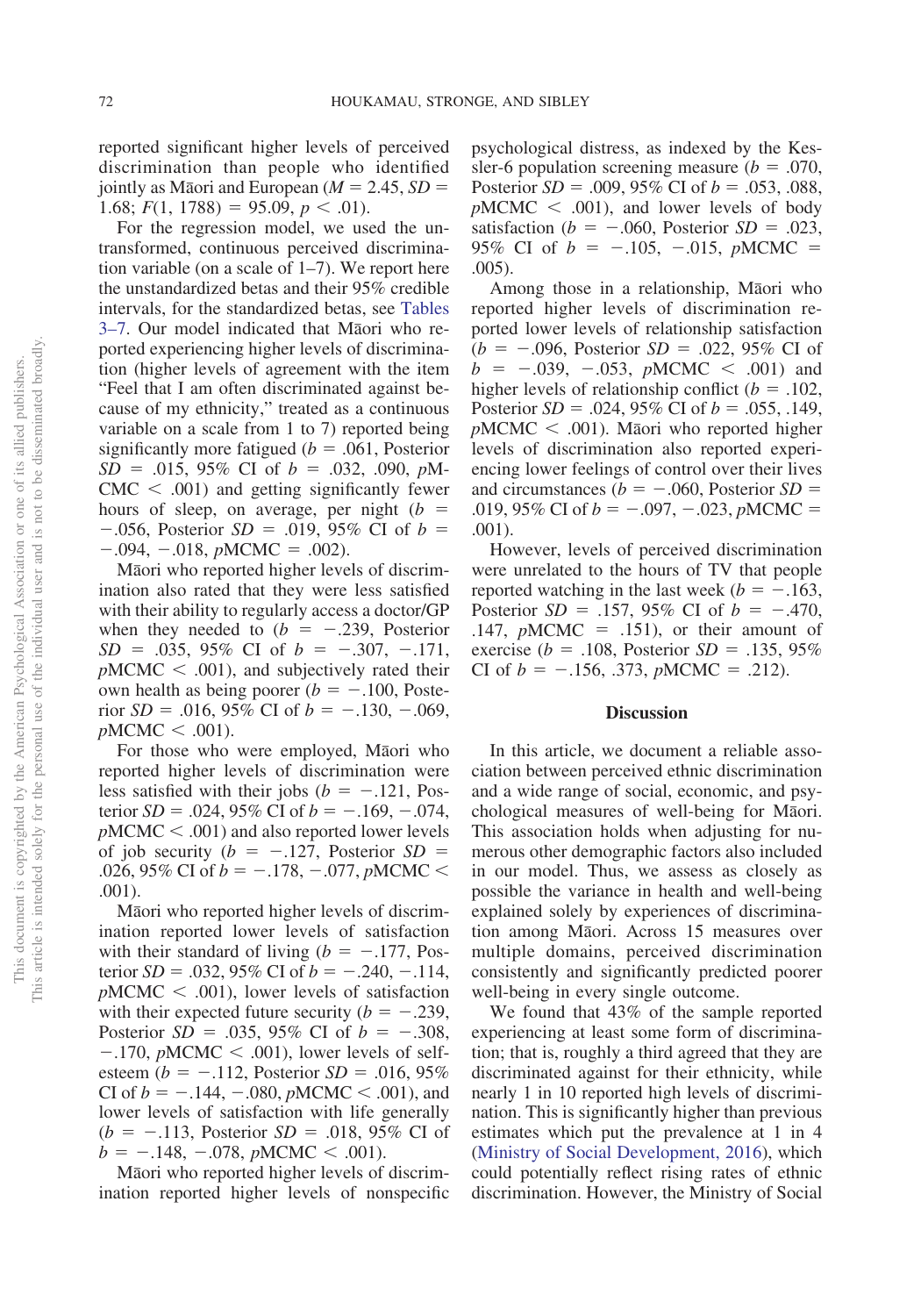Development measured particular incidences of discrimination in a set timeframe, whereas we measure a more general perception of discrimination, which may also account for this higher estimate. Additionally, sole-identified Māori reported significantly higher levels of perceived discrimination than those who identified jointly as Māori and European, as simply appearing more prototypically Māori is a predictor of higher discrimination [\(Harris et al., 2013;](#page-16-2) [Hou](#page-16-13)[kamau & Sibley, 2015\)](#page-16-13).

In line with international research [\(Paradies](#page-18-2) [et al., 2015;](#page-18-2) [Priest et al., 2013\)](#page-18-17) and research within New Zealand [\(Harris et al., 2006a,](#page-16-0) [2012\)](#page-16-9), perceived discrimination was linked with lower self-reported ratings of physical health, and poorer mental health (feelings of hopelessness, depression, anxiety, and stress). However, our results indicated that perceived discrimination was also related to many areas of life beyond those researched in New Zealand before, such as greater levels of fatigue, poorer sleep, poorer access to health care, lowered life satisfaction, lower self-esteem, and relationship dissatisfaction and conflict. Māori who reported higher levels of discrimination also reported being less satisfied with their standard of living, their work, and job security.

Although these results have not been observed previously in New Zealand, they are in line with international research [\(Chao et al.,](#page-15-7) [2014;](#page-15-7) [Clark et al., 2015;](#page-15-10) [Kwate & Goodman,](#page-17-12) [2015;](#page-17-12) [Rollins, 2006\)](#page-18-15), suggesting a fairly universal response to ethnic discrimination across countries and cultures. Higher levels of perceived discrimination showed this consistent association with poorer health and well-being outcomes even when adjusting for numerous other "usual suspect" factors that might also contribute to poorer outcomes across the many measures we examined (socioeconomic status in particular). A history of colonization is not unique to New Zealand, and this pattern between discrimination and wellbeing likely applies in multiple contexts. Even as New Zealand has a long way to go in addressing these issues, some data from the 1990's suggests that conditions were improving faster among indigenous New Zealanders relative to indigenous Canadians, North Americans, and Australians [\(Cooke,](#page-15-14) [Mitrou, Lawrence, Guimond, & Beavon, 2007\)](#page-15-14). The current research should raise concerns

about the potential extent and magnitude of the impact of racism in other countries.

The only outcomes not associated with racism in this study were watching TV and exercise. These latter two nonsignificant results are important, as they demonstrate that it was not simply that perceived discrimination was related to absolutely everything, even seemingly completely unrelated variables, such as TV watching and exercise. We make this point because some readers could perhaps be forgiven for wondering if perceived discrimination does tend to correlate with everything else in people's lives, given the extensive and pervasive associations that perceived discrimination does have with the numerous indicators of health and psychological well-being that we examined here. Given that associations are more likely to be significant with increasing sample sizes, we document these relationships to show that relationships with no theoretical links are in fact nonsignificant.

These data support the idea that, although social and economic disadvantage is a reality for many Māori, these things alone do not cause inequalities between Māori and Pākehā. Racism and discrimination contribute to and exacerbate enduring social and economic ethnic inequalities in New Zealand. These results evince the NZHRC claim that racism toward Māori is a genuine social problem that perpetuates Māori disadvantage in New Zealand [\(NZHRC 2012,](#page-18-0) [2013;](#page-18-1) also see [Anaya, 2011;](#page-14-0) [Committee on the](#page-15-15) [Rights of the Child, 2011\)](#page-15-15). However, despite the evidence, the continuing public opinion (mainly among non-Māori New Zealanders) is that racism toward Maori is *not* a real social problem and due to the Treaty of Waitangi, Māori receive privileges compared with other ethnic groups [\(Cumming, 2004;](#page-15-0) [Kightley, 2016;](#page-16-1) [Meihana, 2016\)](#page-17-4). How may we understand this paradox?

In a series of papers, [Nairn and McCreanor](#page-17-18) [\(1990,](#page-17-18) [1991,](#page-17-19) [1997\)](#page-17-20) demonstrate that European/ Pākehā are unconvinced that Māori experience racism, and believe that Māori claims of racism actually reflect an "oversensitivity" on the part of Māori who misconstrue the good intentions of well-meaning Pākehā [\(Nairn & McCreanor,](#page-17-18) [1990;](#page-17-18) also see [McCreanor, 2012](#page-17-21) and [Wetherell](#page-19-18) [& Potter, 1992\)](#page-19-18). [McCreanor \(1995,](#page-17-22) [1997\)](#page-17-23) further elucidates how Pākehā rationalize and justify the lower socioeconomic position of Māori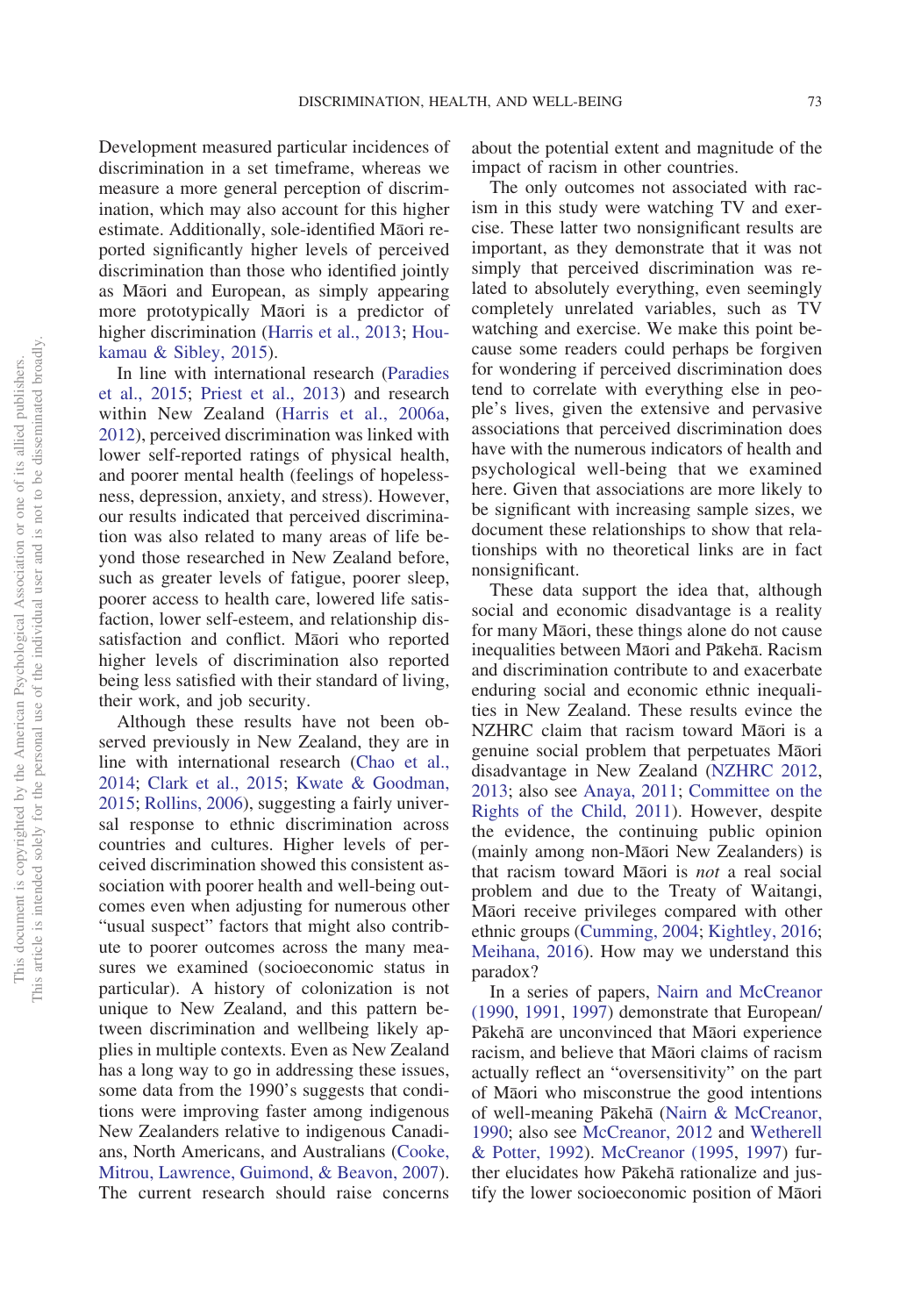by talking about Māori as if they are either "good" (fit in with European/Pākehā) or "bad" (lazy, criminal, and overly concerned with New Zealand's colonial past), effectively supporting the view that if Maori are not succeeding alongside Pākehā, it is due to their own ineptitude rather than unfairness on the part of other New Zealanders.

Furthermore, latent racism may manifest in ways which Pākehā may not be fully aware of (or if they are aware they may not consider their behavior racist), given that latent racism is well hidden and difficult to expose, interrupt, or address. However, latent racism is still disadvantageous for those who experience it, and the psychological impact that minor experiences of racism have on individuals may accumulate over time and exact a psychological toll on those who experience it consistently (Mayeda at al., 2014). Racial microaggressions that may not appear to be an issue to Pākehā, such as mispronouncing names [\(Kohli & Solorzano, 2012\)](#page-17-24), racist jokes [\(Nelson & Walton, 2014\)](#page-17-7), or nonverbal behaviour that denigrates and excludes Māori [\(Sue, 2010;](#page-19-7) [Trepagnier, 2006\)](#page-19-8), can have serious consequences. These data here evince that point, and demonstrate that perceived discrimination costs Māori their sense of wellbeing, sense of security, life satisfaction, and self-esteem.

#### **Strengths, Limitations, and Future Directions**

At the present time there is little empirical research on the incidences and impact of latent racism in New Zealand and the extent to which latent racism perpetuates inequalities between Māori and Pākehā. We believe that our data provide a strong rationale for more research to understand the genesis of racism (latent and blatant) and how it may permeate microlevel social interactions throughout New Zealand society. A key limitation of this study was the measures which we employed to assess perceptions of racism. Our item did not permit respondents to differentiate between different types of racism they may have experienced (i.e., blatant or latent). Future studies should look more closely at different forms of racism and how they affect different groups in New Zealand (including other ethnic minorities such as Pacific peoples and peoples of Asian descent). Understanding when, why, and how racism af-

fects Māori (and other minorities), and to what extent it impacts on those who experience it, may help clarify the ways in which racism can be more effectively addressed in New Zealand society.

Suffice to say, failing to address racism now augers poorly for New Zealand in the long run. Although all ethnic groups in New Zealand will increase numerically over time, the latest projections from the New Zealand Department of Statistics indicate that the Māori population is projected to grow at a faster pace than the total New Zealand population. The Māori population is expected to make up 19.5% of New Zealand's population in 2038, compared with 14.9% in 2013, due to a young population and high birth rates [\(Statistics New Zealand, 2015\)](#page-19-0). The socioeconomic disparities which currently exist between European/Pākehā and Māori are not likely to decrease over time without a current shift in approach. These inequities will have implications for social equity and general community well-being because a large sector of New Zealand society will not be reaching their full potential as citizens (The Mā[ori Economic](#page-19-19) [Development Panel, 2012\)](#page-19-19).

The increasing Māori population also means a rapidly increasing population of Māori youth, expected to make up a third of all New Zealand children in 2038 compared with a quarter in 2013 [\(Statistics New Zealand, 2015\)](#page-19-0). Although this research makes use of a sample that is broadly representative of Māori adults, it does not contain anyone below the age of 18 and therefore we cannot generalize these results and experiences to those of Māori youth. However, extant research among Māori adolescents seems to report similar results, with those who reported experiencing ethnic discrimination having poorer self-rated health and engaging in more risky health behaviors [\(Crengle et al.,](#page-15-9) [2012\)](#page-15-9). More comprehensive research among Māori youth is an important next step. Future research should also take into account potential gender effects. It has been suggested that both the prevalence and the impact of discrimination can increase when discrimination comes from multiple sources (i.e., gender discrimination as well as racial discrimination; [Beal, 1970\)](#page-15-16). Interestingly, our results seemed to indicate that where there were gender differences, Māori men in fact had lower well-being and poorer health.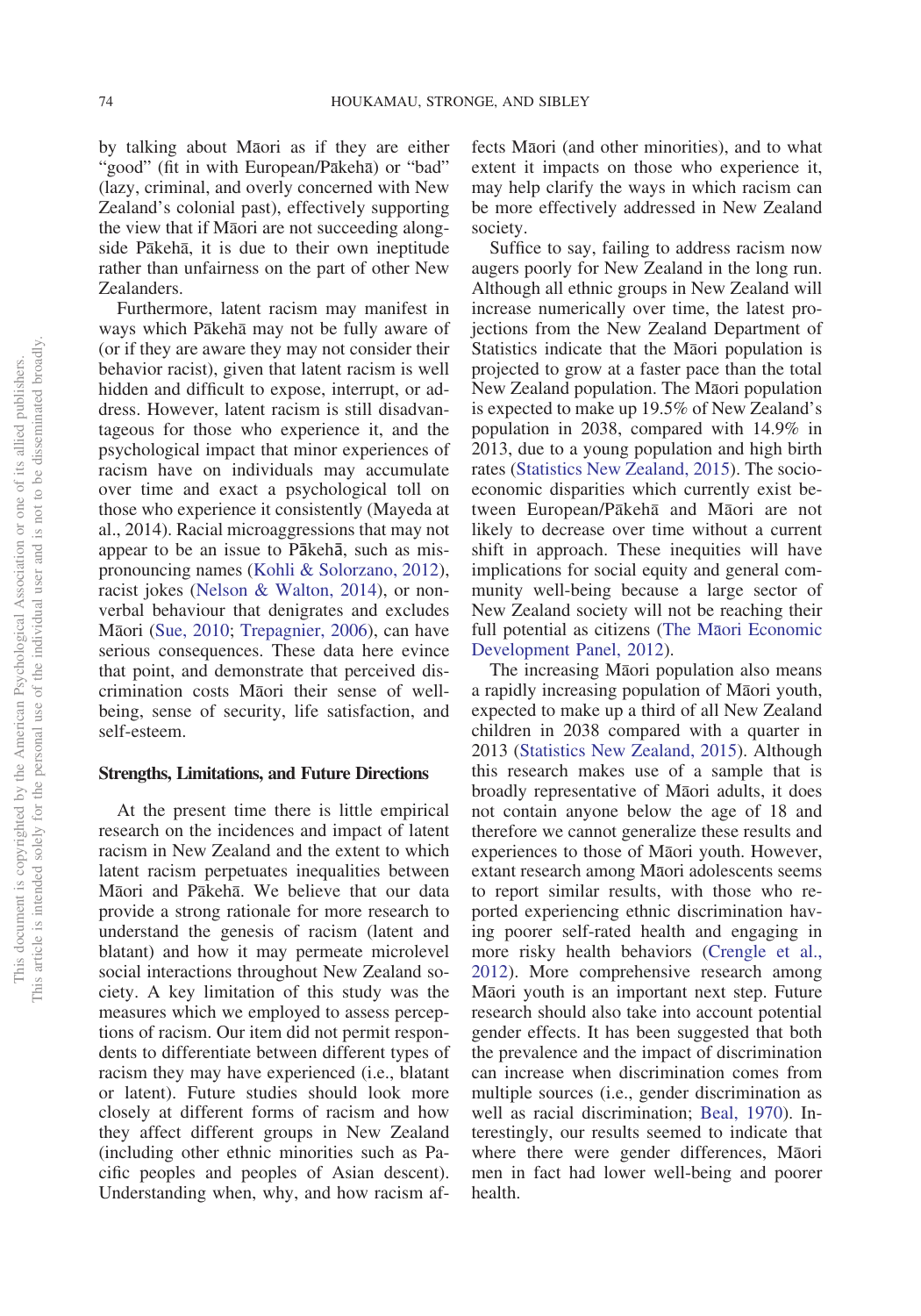This study is limited by its cross-sectional design, and so cannot address the issue of causality in regards to racism's impact on health and well-being. However, the casual direction of the relationship is well supported by past longitudinal research and longitudinal metaanalysis, which indicates that exposure to discrimination is related to poor health and well-being later on [\(Gee & Walsemann, 2009;](#page-16-21) [Schmitt, Branscombe, Postmes, & Garcia,](#page-18-22) [2014\)](#page-18-22). Additionally, we note that the effect sizes in the current research are generally on the small side. However, we argue that these results demonstrate the subtle but consistent effect of discrimination. Even acts of discrimination that seem relatively small (e.g. microaggressions) can work as a chronic stressor when they occur daily and across multiple contexts, forming one's perception of society as unrelentingly racist [\(Bhugra, Cochrane, & Royal, 2001\)](#page-15-6). The results here demonstrate that such acts can have an insidious, negative impact on Māori health and well-being.

We end with a note that, despite the challenges facing Māori today, there can be many positive experiences too. Both the "culture as cure" model [\(Houkamau & Sibley, 2011\)](#page-16-22) and the rejection-identification model [\(Branscombe,](#page-15-17) [Schmitt, & Harvey, 1999\)](#page-15-17) suggest that having a strong ingroup identity provides protection against racism and other negative experiences. Sole-Māori experience higher levels of psychological distress than mixed Māori-European, but this difference disappears among Māori who have a high sense of cultural efficacy and are actively engaged with Māori culture [\(Muriwai,](#page-17-25) [Houkamau, & Sibley, 2015\)](#page-17-25). Discrimination can even increase identification with other Māori, which can in turn predict better wellbeing [\(Houkamau & Sibley, 2011\)](#page-16-22) and in-creased support for the rights of Māori [\(Stronge](#page-19-20) [et al., 2016\)](#page-19-20).

As we observed in the introduction, if significant inequities exist between Māori and Pākehā, the Treaty compels the New Zealand Government to address these through practical intervention. What practical steps can be taken, then, to combat latent racism? For Māori health, [Durie \(1999\)](#page-15-18) and [Ware and Walsh-Tapiata](#page-19-21) [\(2010\)](#page-19-21) both emphasize the importance of ensuring Māori have access to Māori culture and resources, with a particular focus on Māori youth. In addressing racism itself, [Er-rafiy,](#page-15-19)

[Brauer, and Musca \(2010\)](#page-15-19) had some success with relatively simple approaches such as posters that emphasize the heterogeneity of minority ethnic groups, and educate majority groups about minority experiences of discrimination. This method may fit well with the sort of casual racism (such as racist jokes) experienced by Māori on a day-to-day basis. However, racism is also embedded in institutions, health care, our police force, and in the education system; addressing racism is likely to be a long and difficult process. We hope that the results here, adding to a large body of similar findings, emphasize the importance of this task.

### **Conclusion**

Whether blatant or latent, the underlying issue remains the same: racism has a consistent negative impact. In this respect, our data contribute to an existing body of research which clearly demonstrates racism has a range of harmful effects on those who experience it including limiting access to employment, health services, and education. In fact, racism was negatively associated with every measure of health and well-being available within the NZAVS. The prevalence and impact of racism toward New Zealand Māori (sole-Māori in particular) underlines the need for a greater discussion and understanding of how blatant and latent racism manifest and how racism may be interrupted constructively when it occurs. A lack of communication about racism may actually help perpetuate the status quo because it allows racism to go unaddressed. The attitudes of Pākehā who feel disadvantaged by the Treaty of Waitangi should not be dismissed either. These too need to be heard and understood if interethnic relations are to be improved. Ironically, New Zealand has a history in promoting the ideals of biculturalism. We believe the conditions certainly exist for those ideals to be achieved; however, there is still much work needed to narrow that gap between the ideals of biculturalism and the realities of New Zealand society.

### **References**

<span id="page-14-0"></span>Anaya, J. (2011). *Report of the Special Rapporteur on the rights of indigenous peoples, The situation of the Ma*-*ori people of New Zealand, Addendum*. Geneva,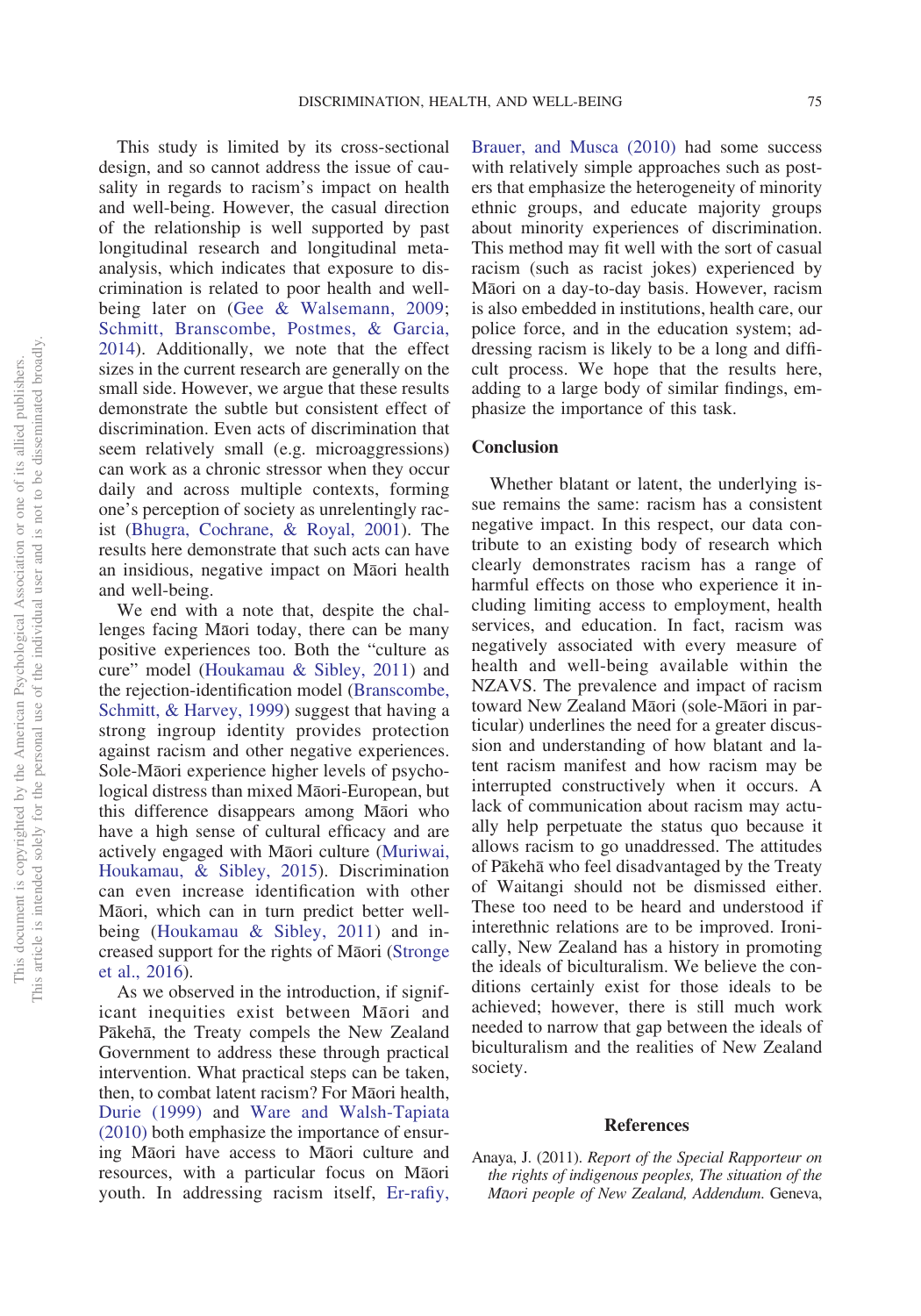Switzerland: UN Human Rights Council. Retrieved May 1, 2016, from [http://www.ohchr.org/](http://www.ohchr.org/EN/Issues/IPeoples/SRIndigenousPeoples/Pages/CountryReports.aspx) [EN/Issues/IPeoples/SRIndigenousPeoples/Pages/](http://www.ohchr.org/EN/Issues/IPeoples/SRIndigenousPeoples/Pages/CountryReports.aspx) [CountryReports.aspx](http://www.ohchr.org/EN/Issues/IPeoples/SRIndigenousPeoples/Pages/CountryReports.aspx)

- <span id="page-15-8"></span>Anderson, K. F. (2013). Diagnosing discrimination: Stress from perceived racism and the mental and physical health effects. *Sociological Inquiry, 83,* 55–81. [http://dx.doi.org/10.1111/j.1475-682X](http://dx.doi.org/10.1111/j.1475-682X.2012.00433.x) [.2012.00433.x](http://dx.doi.org/10.1111/j.1475-682X.2012.00433.x)
- <span id="page-15-3"></span>Ballara, A. (1986). *Proud to be White? A survey of Pa*-*keha*- *prejudice in New Zealand*. Auckland, New Zealand: Heinemann.
- <span id="page-15-16"></span>Beal, F. M. (1970). Double jeopardy: To be Black and female. In T. Cards (Ed.), *The Black woman: An anthology* (pp. 90–100). New York, NY: Signet.
- <span id="page-15-6"></span>Bhugra, D., Cochrane, R., & Royal, C. P. (2001). *Psychiatry in multi-cultural Britain*. London, United Kingdom: Gaskell, Royal College of Psychiatrists.
- <span id="page-15-17"></span>Branscombe, N. R., Schmitt, M. T., & Harvey, R. D. (1999). Perceiving Pervasive discrimination among African Americans: Implications for group identification and well-being. *Journal of Personality and Social Psychology, 77,* 135–149. [http://](http://dx.doi.org/10.1037/0022-3514.77.1.135) [dx.doi.org/10.1037/0022-3514.77.1.135](http://dx.doi.org/10.1037/0022-3514.77.1.135)
- <span id="page-15-11"></span>Buysse, D. J., Reynolds, C. F., III, Monk, T. H., Berman, S. R., & Kupfer, D. J. (1989). The Pittsburgh Sleep Quality Index: A new instrument for psychiatric practice and research. *Psychiatry Research, 28,* 193–213. [http://dx.doi.org/10.1016/](http://dx.doi.org/10.1016/0165-1781%2889%2990047-4) [0165-1781\(89\)90047-4](http://dx.doi.org/10.1016/0165-1781%2889%2990047-4)
- <span id="page-15-4"></span>Callister, P. (2008). Skin colour: Does it matter in New Zealand? *Institute of Policy Studies Policy Quarterly, 4,* 18–24.
- <span id="page-15-2"></span>Carroll, P., Casswell, S., Huakau, J., Howden-Chapman, P., & Perry, P. (2011). The widening gap: Perceptions of poverty and income inequalities and implications for health and social outcomes. *Social Policy Journal of New Zealand, 37,*  $1 - 12$ .
- <span id="page-15-7"></span>Chao, R. C., Longo, J., Wang, C., Dasgupta, D., & Fear, J. (2014). Perceived racism as moderator between self-esteem/shyness and psychological distress among African Americans. *Journal of Counseling & Development, 92,* 259–269. [http://](http://dx.doi.org/10.1002/j.1556-6676.2014.00154.x) [dx.doi.org/10.1002/j.1556-6676.2014.00154.x](http://dx.doi.org/10.1002/j.1556-6676.2014.00154.x)
- <span id="page-15-5"></span>Chapple, S., & Rea, D. (1998). Time series analysis of disparity between Māori and non-Māori labour market outcomes. *Labour Market Bulletin, 1,* 27– 144.
- <span id="page-15-10"></span>Clark, T. T., Salas-Wright, C. P., Vaughn, M. G., & Whitfield, K. E. (2015). Everyday discrimination and mood and substance use disorders: A latent profile analysis with African Americans and Caribbean Blacks. *Addictive Behaviors, 40,* 119–125. <http://dx.doi.org/10.1016/j.addbeh.2014.08.006>
- <span id="page-15-14"></span>Cooke, M., Mitrou, F., Lawrence, D., Guimond, E., & Beavon, D. (2007). Indigenous well-being in four countries: An application of the UNDP'S Human Development Index to Indigenous Peoples in Australia, Canada, New Zealand, and the United States. *BMC International Health and Human Rights, 7,* 9–20. [http://dx.doi.org/10.1186/1472-](http://dx.doi.org/10.1186/1472-698X-7-9) [698X-7-9](http://dx.doi.org/10.1186/1472-698X-7-9)
- <span id="page-15-15"></span>Committee on the Rights of the Child. (2011). *56th Session, consideration of reports submitted by states parties under Article 44 of the convention. concluding observations: New Zealand*. Retrieved May 3, 2016, from [http://www2.ohchr.](http://www2.ohchr.org/english/bodies/crc/docs/co/CRC.C.NZL.CO.3-4.doc) [org/english/bodies/crc/docs/co/CRC.C.NZL](http://www2.ohchr.org/english/bodies/crc/docs/co/CRC.C.NZL.CO.3-4.doc) [.CO.3-4.doc](http://www2.ohchr.org/english/bodies/crc/docs/co/CRC.C.NZL.CO.3-4.doc)
- Cozier, Y. C., Yu, J., Coogan, P. F., Bethea, T. N., Rosenberg, L., & Palmer, J. R. (2014). Racism, segregation, and risk of obesity in the Black Women's Health Study. *American Journal of Epidemiology, 179,* 875–883. [http://dx.doi.org/10.1093/](http://dx.doi.org/10.1093/aje/kwu004) [aje/kwu004](http://dx.doi.org/10.1093/aje/kwu004)
- <span id="page-15-9"></span>Crengle, S., Robinson, E., Ameratunga, S., Clark, T., & Raphael, D. (2012). Ethnic discrimination prevalence and associations with health outcomes: Data from a nationally representative crosssectional survey of secondary school students in New Zealand. *BMC Public Health, 12,* 45–56. <http://dx.doi.org/10.1186/1471-2458-12-45>
- <span id="page-15-0"></span>Cumming, G. (2004 February 23). Non-Māori say they've had enough. *National - NZ Herald News*. Retrieved from [http://www.nzherald.co.nz/nz/](http://www.nzherald.co.nz/nz/news/article.cfm?c_id=1&objectid=3550487) [news/article.cfm?c\\_id](http://www.nzherald.co.nz/nz/news/article.cfm?c_id=1&objectid=3550487)=1&objectid=3550487
- <span id="page-15-12"></span>Cummins, R., Eckersley, R., Pallant, J., van Vugt, J., & Misajon, R. (2003). Developing a national index of subjective well-being: The Australian unity wellbeing index. *Social Indicators Research, 64,* 159– 190. <http://dx.doi.org/10.1023/A:1024704320683>
- <span id="page-15-13"></span>Diener, E., Emmons, R. A., Larsen, R. J., & Griffin, S. (1985). The satisfaction with life scale. *Journal of Psychological Assessment, 49,* 71–75. [http://dx](http://dx.doi.org/10.1207/s15327752jpa4901_13) [.doi.org/10.1207/s15327752jpa4901\\_13](http://dx.doi.org/10.1207/s15327752jpa4901_13)
- <span id="page-15-18"></span>Durie, M. (1999). Mental health and Maori development. *The Australian and New Zealand Journal of Psychiatry, 33,* 5–12. [http://dx.doi.org/10.1046/j](http://dx.doi.org/10.1046/j.1440-1614.1999.00526.x) [.1440-1614.1999.00526.x](http://dx.doi.org/10.1046/j.1440-1614.1999.00526.x)
- <span id="page-15-1"></span>Dyall, L., Kepa, M., Teh, R., Mules, R., Moyes, S. A., Wham, C.,... Kerse, N. (2014). Cultural and social factors and quality of life of Maori in advanced age. Te puawaitanga o nga tapuwae kia ora tonu - Life and living in advanced age: A cohort study in New Zealand (LiLACS NZ). *The New Zealand Medical Journal, 127,* 62–79.
- <span id="page-15-19"></span>Er-rafiy, A., Brauer, M., & Musca, S. C. (2010). Effective reduction of prejudice and discrimination: Methodological considerations and three field experiments. *Revue Internationale de Psychologie Sociale, 23,* 57–95.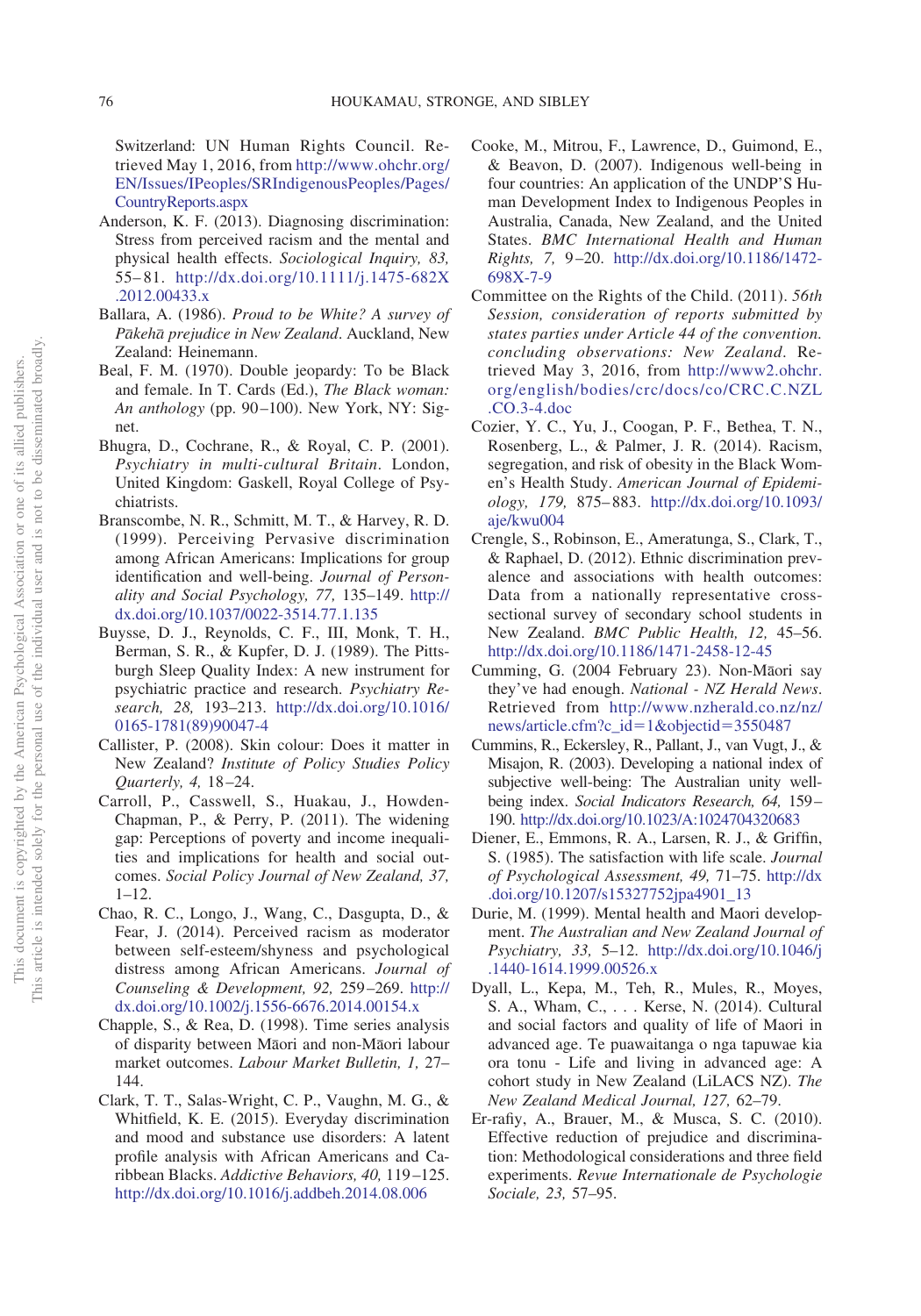- <span id="page-16-14"></span>Feagin, J., & Bennefield, Z. (2014). Systemic racism and U.S. health care. *Social Science & Medicine, 103,* 7–14. [http://dx.doi.org/10.1016/j.socscimed](http://dx.doi.org/10.1016/j.socscimed.2013.09.006) [.2013.09.006](http://dx.doi.org/10.1016/j.socscimed.2013.09.006)
- <span id="page-16-21"></span>Gee, G., & Walsemann, K. (2009). Does health predict the reporting of racial discrimination or do reports of discrimination predict health? Findings from the National Longitudinal Study of Youth. *Social Science & Medicine, 68,* 1676–1684. [http://](http://dx.doi.org/10.1016/j.socscimed.2009.02.002) [dx.doi.org/10.1016/j.socscimed.2009.02.002](http://dx.doi.org/10.1016/j.socscimed.2009.02.002)
- <span id="page-16-15"></span>Giscombé, C. L., & Lobel, M. (2005). Explaining disproportionately high rates of adverse birth outcomes among African Americans: The impact of stress, racism, and related factors in pregnancy. *Psychological Bulletin, 131,* 662–683. [http://dx](http://dx.doi.org/10.1037/0033-2909.131.5.662) [.doi.org/10.1037/0033-2909.131.5.662](http://dx.doi.org/10.1037/0033-2909.131.5.662)
- <span id="page-16-10"></span>Gould, J. (1990). The facts and figures on the ethnic divide. *Metro, 112,* 106–117.
- <span id="page-16-11"></span>Gould, J. (1996). Socio-economic differences between Māori Iwi. *The Journal of the Polynesian Society, 105,* 165–183.
- <span id="page-16-4"></span>Hamilton, C., & Ture, K. (1967). *Black power: Politics of liberation in America*. New York, NY: Vintage.
- <span id="page-16-2"></span>Harris, R. B., Cormack, D. M., & Stanley, J. (2013). The relationship between socially-assigned ethnicity, health and experience of racial discrimination for Māori: Analysis of the 2006/07 New Zealand Health Survey. *BMC Public Health, 13,* 844. <http://dx.doi.org/10.1186/1471-2458-13-844>
- <span id="page-16-9"></span>Harris, R., Cormack, D., Tobias, M., Yeh, L.-C., Talamaivao, N., Minster, J., & Timutimu, R. (2012). The pervasive effects of racism: Experiences of racial discrimination in New Zealand over time and associations with multiple health domains. *Social Science & Medicine, 74,* 408–415. <http://dx.doi.org/10.1016/j.socscimed.2011.11.004>
- <span id="page-16-0"></span>Harris, R., Tobias, M., Jeffreys, M., Waldegrave, K., Karlsen, S., & Nazroo, J. (2006a). Effects of selfreported racial discrimination and deprivation on Māori health and inequalities in New Zealand: Crosssectional study. *The Lancet, 367,* 2005–2009. [http://](http://dx.doi.org/10.1016/S0140-6736%2806%2968890-9) [dx.doi.org/10.1016/S0140-6736\(06\)68890-9](http://dx.doi.org/10.1016/S0140-6736%2806%2968890-9)
- <span id="page-16-17"></span>Harris, R., Tobias, M., Jeffreys, M., Waldegrave, K., Karlsen, S., & Nazroo, J. (2006b). Racism and health: The relationship between experience of racial discrimination and health in New Zealand. *Social Science & Medicine, 63,* 1428–1441. [http://](http://dx.doi.org/10.1016/j.socscimed.2006.04.009) [dx.doi.org/10.1016/j.socscimed.2006.04.009](http://dx.doi.org/10.1016/j.socscimed.2006.04.009)
- <span id="page-16-7"></span>Hill, S., Sarfati, D., Blakely, T., Robson, B., Purdie, G., Dennett, E.,... Kawachi, I. (2010). Ethnicity and management of colon cancer in New Zealand: Do indigenous patients get a worse deal? *Cancer, 116,* 3205–3214. [http://dx.doi.org/10.1002/cncr](http://dx.doi.org/10.1002/cncr.25127) [.25127](http://dx.doi.org/10.1002/cncr.25127)
- <span id="page-16-18"></span>Hippolite, H. R., & Bruce, T. (2010). Speaking the unspoken: Racism, sport and Māori. Cosmopolitan *Civil Societies: An Interdisciplinary Journal, 2,* 23.
- <span id="page-16-6"></span>Holmes, K., Murachver, T., & Bayard, D. (2001). Accent, appearance, and ethnic stereotypes in New Zealand. *New Zealand Journal of Psychology, 30,* 79–86.
- <span id="page-16-22"></span>Houkamau, C. A., & Sibley, C. G. (2011). Māori cultural efficacy and subjective well-being: A psychological model and research agenda. *Social Indicators Research, 103,* 379–398. [http://dx.doi](http://dx.doi.org/10.1007/s11205-010-9705-5) [.org/10.1007/s11205-010-9705-5](http://dx.doi.org/10.1007/s11205-010-9705-5)
- <span id="page-16-12"></span>Houkamau, C. A., & Sibley, C. G. (2014). Social identity and differences in psychological and economic outcomes for mixed and sole-identified M<mark>aori</mark>. *International Journal of Intercultural Relations, 40,* 113–125. [http://dx.doi.org/10.1016/j](http://dx.doi.org/10.1016/j.ijintrel.2014.03.001) [.ijintrel.2014.03.001](http://dx.doi.org/10.1016/j.ijintrel.2014.03.001)
- <span id="page-16-13"></span>Houkamau, C. A., & Sibley, C. G. (2015). Looking Māori predicts decreased rates of home ownership: Institutional racism in housing based on perceived appearance. *PLoS ONE, 10,* e0118540. [http://dx](http://dx.doi.org/10.1371/journal.pone.0118540) [.doi.org/10.1371/journal.pone.0118540](http://dx.doi.org/10.1371/journal.pone.0118540)
- <span id="page-16-19"></span>Huria, T., Cuddy, J., Lacey, C., & Pitama, S. (2014). Working with racism: A qualitative study of the perspectives of Māori (indigenous peoples of Aotearoa New Zealand) registered nurses on a global phenomenon. *Journal of Transcultural Nursing, 25,* 364–372. [http://dx.doi.org/10.1177/](http://dx.doi.org/10.1177/1043659614523991) [1043659614523991](http://dx.doi.org/10.1177/1043659614523991)
- <span id="page-16-8"></span>Jansen, P., & Jansen, D. (2013). Maori and health. In I. St George (Ed.), *Cole's medical practice in New Zealand* (12th ed.). Wellington, New Zealand: Medical Council of New Zealand.
- <span id="page-16-3"></span>Jones, C. P. (2000). Levels of racism: A theoretic framework and a gardener's tale. *American Journal of Public Health, 90,* 1212–1215. [http://dx.doi](http://dx.doi.org/10.2105/AJPH.90.8.1212) [.org/10.2105/AJPH.90.8.1212](http://dx.doi.org/10.2105/AJPH.90.8.1212)
- <span id="page-16-16"></span>Kaholokula, J. K., Grandinetti, A., Keller, S., Nacapoy, A. H., Kingi, T. K., & Mau, M. K. (2012). Association between perceived racism and physiological stress indices in Native Hawaiians. *Journal of Behavioral Medicine, 35,* 27–37. [http://dx](http://dx.doi.org/10.1007/s10865-011-9330-z) [.doi.org/10.1007/s10865-011-9330-z](http://dx.doi.org/10.1007/s10865-011-9330-z)
- <span id="page-16-5"></span>Kearns, R. R., Moewaka-Barnes, H., & McCreanor, T. (2009). Placing racism in public health: A perspective from Aotearoa/New Zealand. *GeoJournal, 74,* 123–129. [http://dx.doi.org/10.1007/](http://dx.doi.org/10.1007/s10708-009-9261-1) [s10708-009-9261-1](http://dx.doi.org/10.1007/s10708-009-9261-1)
- <span id="page-16-20"></span>Kessler, R. C., Green, J. G., Gruber, M. J., Sampson, N. A., Bromet, E., Cuitan, M., . . . Zaslavsky, A. M. (2011). Screening for serious mental illness in the general population with the K6 screening scale: Results from the WHO World Mental Health (WMH) survey initiative. *International Journal of Methods in Psychiatric Research, 20,* 62. <http://dx.doi.org/10.1002/mpr.333>
- <span id="page-16-1"></span>Kightley, O. (2016, March 20). Oscar Kightley: Special treatment for Māori? Yeah right. Stuff.co.nz. Retrieved from [http://www.stuff.co.nz/national/politics/](http://www.stuff.co.nz/national/politics/78033002/Oscar-Kightley-Special-treatment-for-Maori-Yeah-right)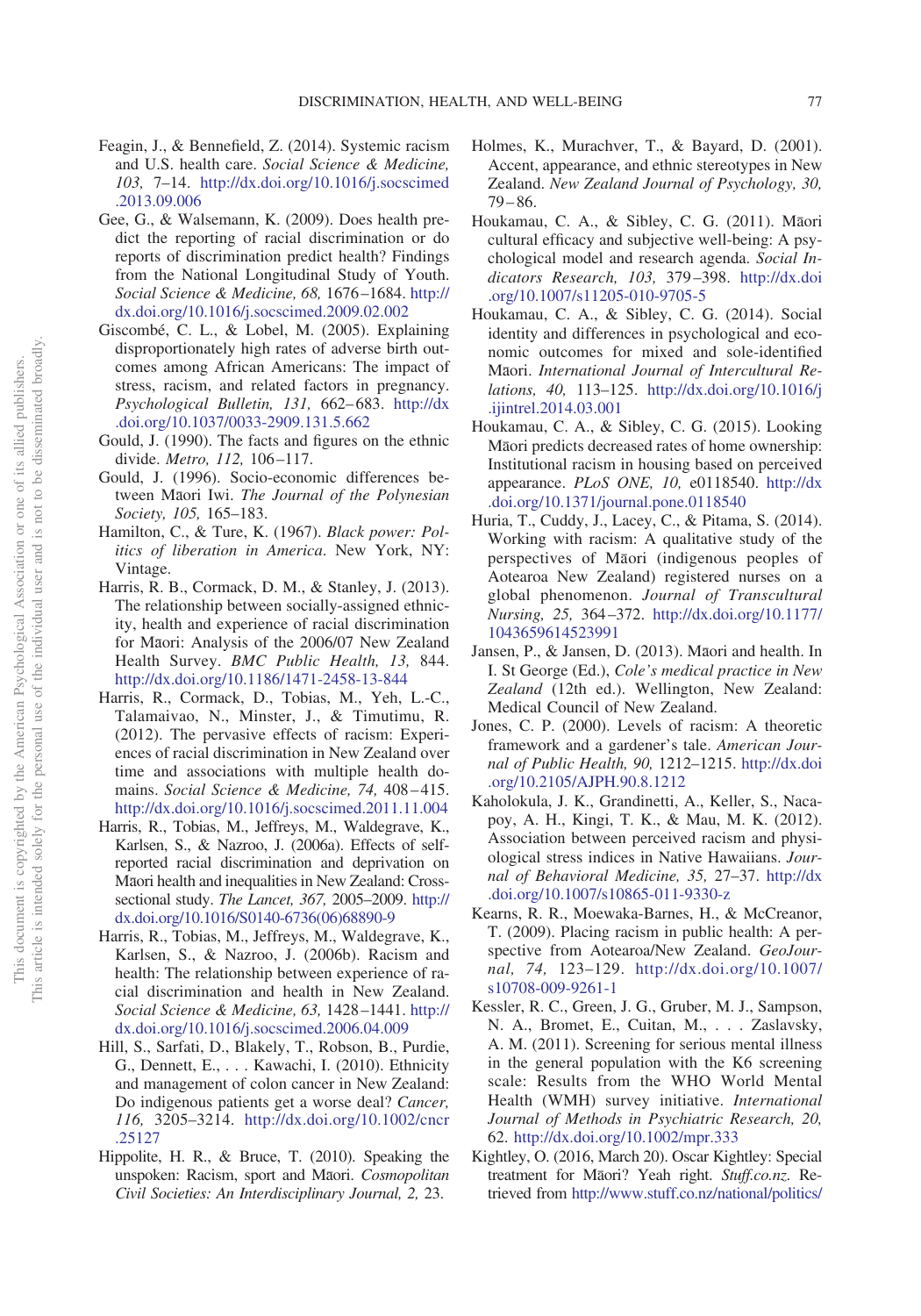78033002/Oscar-Kightley-Special-treatment-forMā[ori-Yeah-right](http://www.stuff.co.nz/national/politics/78033002/Oscar-Kightley-Special-treatment-for-Maori-Yeah-right)

- <span id="page-17-1"></span>King, M. (1988). *Being Pākehā: An encounter with New Zealand and the Ma*-*ori renaissance*. Auckland, New Zealand: Hodder and Stoughton.
- <span id="page-17-2"></span>King, M. (1999). *Being Pakeha now*. Auckland, New Zealand: Penguin.
- <span id="page-17-24"></span>Kohli, R., & Solórzano, D. G. (2012). Teachers, please learn our names! Racial microagressions and the K-12 classroom. *Race, Ethnicity and Education, 15,* 441–462. [http://dx.doi.org/10.1080/](http://dx.doi.org/10.1080/13613324.2012.674026) [13613324.2012.674026](http://dx.doi.org/10.1080/13613324.2012.674026)
- <span id="page-17-17"></span>Kruschke, J. K., Aguinis, H., & Joo, H. (2012). The time has come: Bayesian methods for data analysis in the organizational sciences. *Organizational Research Methods, 15,* 722–752. [http://dx.doi.org/10](http://dx.doi.org/10.1177/1094428112457829) [.1177/1094428112457829](http://dx.doi.org/10.1177/1094428112457829)
- <span id="page-17-10"></span>Kukutai, T. (2004). The problem of defining an ethnic group for public policy: Who is Māori and why does it matter? *Social Policy Journal of New Zealand, 23,* 86–108.
- <span id="page-17-12"></span>Kwate, N. O., & Goodman, M. S. (2015). Racism at the intersections: Gender and socioeconomic differences in the experience of racism among African Americans. *American Journal of Orthopsychiatry, 85,* 397–408. [http://dx.doi.org/10.1037/](http://dx.doi.org/10.1037/ort0000086) [ort0000086](http://dx.doi.org/10.1037/ort0000086)
- <span id="page-17-3"></span>Macpherson, C. (1991). *Nga take: Ethnic relations and racism in Aotearoa/New Zealand*. Palmerston North, New Zealand: The Dunmore Press.
- <span id="page-17-6"></span>Marie, D., Fergusson, D. M., & Boden, J. M. (2014). Childhood socio-economic status and ethnic disparities in psychosocial outcomes in New Zealand. *The Australian and New Zealand Journal of Psychiatry, 48,* 672–680. [http://dx.doi.org/10.1177/](http://dx.doi.org/10.1177/0004867414525839) [0004867414525839](http://dx.doi.org/10.1177/0004867414525839)
- <span id="page-17-5"></span>Marriot, L., & Sim, D. (2014). *Indicators of inequal*ity for M<del>a</del>ori and Pacific people: Part of the Work*ing Papers in Public Finance series* [Working paper 09/2014]. Wellington, New Zealand: Victoria University. Retrieved May 3, 2016, from [http://](http://www.victoria.ac.nz/cpf/working-papers) [www.victoria.ac.nz/cpf/working-papers](http://www.victoria.ac.nz/cpf/working-papers)
- <span id="page-17-8"></span>Mayeda, D. T., Ofamo'oni, I. F., Dutton, H. D., Keil, M., & Lauaki-Vea, E. (2014). Māori and Pacific student experiences with every-day colonialism and racism. *Social Space, 8,* 115–139.
- <span id="page-17-22"></span>McCreanor, T. (1995). Pākehā discourses of Māori/ Pakeha relations (Unpublished doctoral dissertation). University of Auckland, Auckland, New Zealand. Retrieved from[http://hdl.handle.net/2292/](http://hdl.handle.net/2292/2391) [2391](http://hdl.handle.net/2292/2391)
- <span id="page-17-23"></span>McCreanor, T. (1997). When racism stepped ashore: Antecedents of anti-Maori discourse in Aotearoa. *New Zealand Journal of Psychology, 26,* 36–44.
- <span id="page-17-21"></span>McCreanor, T. (2012). Challenging and countering anti-Māori discourse: Practices for decolonisation. In R. Nairn, P. Pehi, R. Black, & W. Waitoki (Eds.), *Ka Tu, Ka Oho* (pp. 289–310). Wellington,

New Zealand: New Zealand Psychological Society.

- <span id="page-17-16"></span>McNair, D. M., Lorr, M., & Droppleman, L. F. (1981). *Manual for the profile of mood states*. San Diego, CA: Education and Industrial Testing Service.
- <span id="page-17-4"></span>Meihana, P. (2016, April 6). There is nothing new about Maori 'privilege'. Stuff.co.nz. Retrieved from [http://www.stuff.co.nz/dominion-post/](http://www.stuff.co.nz/dominion-post/comment/78559148/There-is-nothing-new-about-Maori-privilege) [comment/78559148/There-is-nothing-new-about](http://www.stuff.co.nz/dominion-post/comment/78559148/There-is-nothing-new-about-Maori-privilege)M<del>a</del>[ori-privilege](http://www.stuff.co.nz/dominion-post/comment/78559148/There-is-nothing-new-about-Maori-privilege)
- <span id="page-17-9"></span>Ministry of Social Development. (2016, June). *The Social Report 2016 - Te pu*-*rongo oranga tangata*. Retrieved from [http://socialreport.msd.govt.nz/](http://socialreport.msd.govt.nz/civil-and-political-rights/perceived-discrimination.html) [civil-and-political-rights/perceived-discrimination](http://socialreport.msd.govt.nz/civil-and-political-rights/perceived-discrimination.html) [.html](http://socialreport.msd.govt.nz/civil-and-political-rights/perceived-discrimination.html)
- <span id="page-17-13"></span>Moewaka-Barnes, A., Taiapa, K., Borell, B., & Mc-Creanor, T. (2013). Maori experiences and responses to racism in Aotearoa New Zealand. *MAI Journal, 2,* 63–11.
- <span id="page-17-25"></span>Muriwai, E., Houkamau, C. A., & Sibley, C. G. (2015). Culture as cure? The protective function of Māori cultural efficacy on psychological distress. *New Zealand Journal of Psychology, 44,* 14–24.
- <span id="page-17-11"></span>Museus, S. D., Ledesma, M. C., & Parker, T. L. (2015). Racism and racial equity in higher education. *ASHE Higher Education Report, 42,* 1–112. <http://dx.doi.org/10.1002/aehe.20067>
- <span id="page-17-15"></span>Muthén, L. K., & Muthén, B. O. (1998–2015). *Mplus user's guide, 7th ed*. Los Angeles, CA: Author.
- <span id="page-17-18"></span>Nairn, R., & McCreanor, T. (1990). Insensitivity and hypersensitivity: An imbalance in Pākehā accounts of racial conflict. *Journal of Language and Social Psychology, 9,* 293–308. [http://dx.doi.org/10.1177/](http://dx.doi.org/10.1177/0261927X9094005) [0261927X9094005](http://dx.doi.org/10.1177/0261927X9094005)
- <span id="page-17-19"></span>Nairn, R., & McCreanor, T. (1991). Race talk and common sense: Patterns in Pākehā discourse on Māori/Pākehā relations in New Zealand. *Journal of Language and Social Psychology, 10,* 245–262. <http://dx.doi.org/10.1177/0261927X91104002>
- <span id="page-17-20"></span>Nairn, R., & McCreanor, T. (1997). Pākehā representations of race relations. *New Zealand Journalism Review, 5,* 26–28.
- <span id="page-17-7"></span>Nelson, J., & Walton, J. (2014, September 2). *Explainer: What is casual racism?* Retrieved from [http://theconversation.com/explainer-what-is](http://theconversation.com/explainer-what-is-casual-racism-30464)[casual-racism-30464](http://theconversation.com/explainer-what-is-casual-racism-30464)
- <span id="page-17-14"></span>New Zealand Attitudes and Values Study (NZAVS). (2016). Retrieved from [https://www.psych](https://www.psych.auckland.ac.nz/en/about/our-research/research-groups/new-zealand-attitudes-and-values-study.html) [.auckland.ac.nz/en/about/our-research/research](https://www.psych.auckland.ac.nz/en/about/our-research/research-groups/new-zealand-attitudes-and-values-study.html)[groups/new-zealand-attitudes-and-values-study](https://www.psych.auckland.ac.nz/en/about/our-research/research-groups/new-zealand-attitudes-and-values-study.html) [.html](https://www.psych.auckland.ac.nz/en/about/our-research/research-groups/new-zealand-attitudes-and-values-study.html)
- <span id="page-17-0"></span>New Zealand Constitutional Advisory Panel. (2013). *New Zealand's constitution: A report on a conversation - He Kôtuinga Kôrero mô Te Kaupapa Ture o Aotearoa*. Wellington, New Zealand: New Zealand Ministry of Justice. Retrieved from [http://](http://www.ourconstitution.org.nz/store/doc/FR_Full_Report.pdf)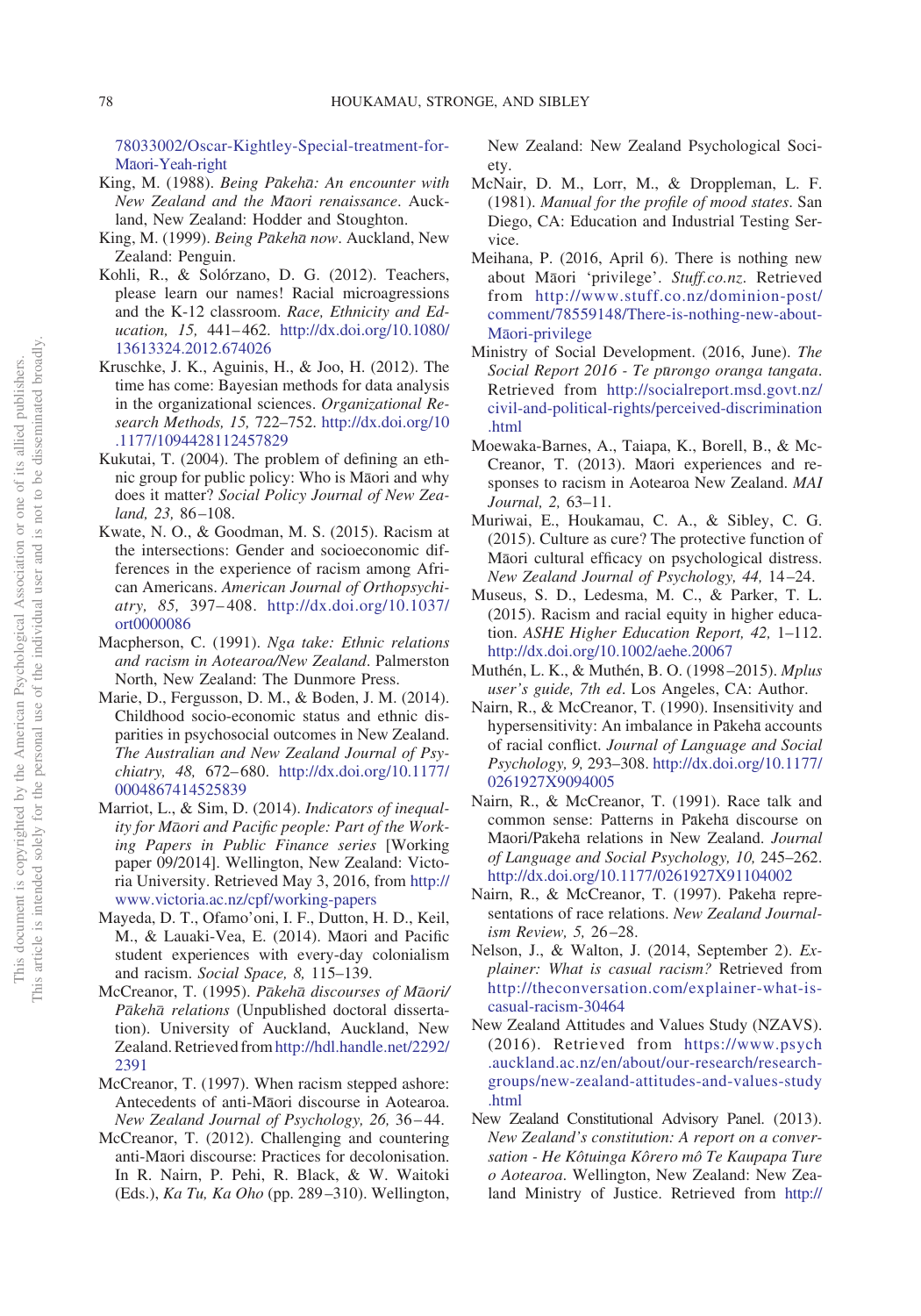www.ourconstitution.org.nz/store/doc/FR\_Full\_ [Report.pdf.](http://www.ourconstitution.org.nz/store/doc/FR_Full_Report.pdf) Retrieved April 20, 2016.

- <span id="page-18-10"></span>New Zealand Health Survey (NZHS). (2016). Retrieved from [http://www.health.govt.nz/nz-health](http://www.health.govt.nz/nz-health-statistics/national-collections-and-surveys/surveys/current-recent-surveys/new-zealand-health-survey)[statistics/national-collections-and-surveys/surveys/](http://www.health.govt.nz/nz-health-statistics/national-collections-and-surveys/surveys/current-recent-surveys/new-zealand-health-survey) [current-recent-surveys/new-zealand-health-survey](http://www.health.govt.nz/nz-health-statistics/national-collections-and-surveys/surveys/current-recent-surveys/new-zealand-health-survey)
- <span id="page-18-0"></span>New Zealand Human Rights Commission (NZHRC). (2012). *A fair go for all? Rite tahi taatou katoa?: Addressing structural discrimination in public services*. Wellington, New Zealand: New Zealand Human Rights Commission. Retrieved April 20, 2016, from [https://www.NZHRC.co.nz/files/2914/](https://www.NZHRC.co.nz/files/2914/2409/4608/NZHRC-Structural-Report_final_webV1.pdf) [2409/4608/NZHRC-Structural-Report\\_final\\_we](https://www.NZHRC.co.nz/files/2914/2409/4608/NZHRC-Structural-Report_final_webV1.pdf) [bV1.pdf](https://www.NZHRC.co.nz/files/2914/2409/4608/NZHRC-Structural-Report_final_webV1.pdf)
- <span id="page-18-1"></span>New Zealand Human Rights Commission (NZHRC). (2013). *Tui Tui Tuituia: Race Relations in 2013 The Annual Review of Race Relations in New Zealand*. Auckland, New Zealand: Aotearoa New Zealand.
- <span id="page-18-5"></span>New Zealand Ministry for Culture and Heritage. (2015). Māori land loss, 1860-2000. *NZHistory*, *New Zealand History Online*. Retrieved April 20, 2016, from [http://www.nzhistory.net.nz/media/](http://www.nzhistory.net.nz/media/interactive/Maori-land-18602000) interactive/Mā[ori-land-18602000](http://www.nzhistory.net.nz/media/interactive/Maori-land-18602000)
- <span id="page-18-4"></span>New Zealand Ministry for Culture and Heritage. (2016, January 21). The Treaty in brief - The Treaty in brief. *NZHistory, New Zealand history online*. Retrieved from [http://www.nzhistory.net](http://www.nzhistory.net.nz/politics/treaty/the-treaty-in-brief) [.nz/politics/treaty/the-treaty-in-brief](http://www.nzhistory.net.nz/politics/treaty/the-treaty-in-brief)
- <span id="page-18-13"></span>New Zealand Ministry of Health. (2012). *New Zealand Health Survey Methodology Report*. Wellington, New Zealand: Ministry of Health.
- <span id="page-18-9"></span>New Zealand Ministry of Health. (2015). *Tatau Kahukura: Ma*-*ori Health Chart Book 2015* (3rd ed.). Wellington, New Zealand: Ministry of Health.
- <span id="page-18-6"></span>New Zealand Ministry of Justice. (2014, January). *The Treaty of Waitangi — Waitangi Tribunal*. Retrieved from [http://www.justice.govt.nz/tribunals/](http://www.justice.govt.nz/tribunals/waitangi-tribunal/treaty-of-waitangi) [waitangi-tribunal/treaty-of-waitangi](http://www.justice.govt.nz/tribunals/waitangi-tribunal/treaty-of-waitangi)
- <span id="page-18-7"></span>Orange, C. (1992). *The story of a treaty*. Wellington, New Zealand: Bridget Williams.
- <span id="page-18-2"></span>Paradies, Y., Ben, J., Denson, N., Elias, A., Priest, N., Pieterse, A.,... Gee, G. (2015). Racism as a determinant of health: A systematic review and meta-analysis. *PLoS ONE, 10,* e0138511. [http://dx](http://dx.doi.org/10.1371/journal.pone.0138511) [.doi.org/10.1371/journal.pone.0138511](http://dx.doi.org/10.1371/journal.pone.0138511)
- <span id="page-18-16"></span>Paradies, Y., Priest, N., Ben, J., Truong, M., Gupta, A., Pieterse, A.,... Gee, G. (2013). Racism as a determinant of health: A protocol for conducting a systematic review and meta-analysis. *Systematic Reviews, 2,* 85. [http://dx.doi.org/10.1186/2046-](http://dx.doi.org/10.1186/2046-4053-2-85) [4053-2-85](http://dx.doi.org/10.1186/2046-4053-2-85)
- <span id="page-18-18"></span>Pieterse, A. L., & Carter, R. T. (2007). An examination of the relationship between general life stress, racism-related stress, and psychological health among black men. *Journal of Counseling Psychology, 54,* 101–109. [http://dx.doi.org/10.1037/0022-](http://dx.doi.org/10.1037/0022-0167.54.1.101) [0167.54.1.101](http://dx.doi.org/10.1037/0022-0167.54.1.101)
- <span id="page-18-17"></span>Priest, N., Paradies, Y., Trenerry, B., Truong, M., Karlsen, S., & Kelly, Y. (2013). A systematic review of studies examining the relationship between reported racism and health and wellbeing for children and young people. *Social Science & Medicine, 95,* 115–127. [http://dx.doi.org/10.1016/](http://dx.doi.org/10.1016/j.socscimed.2012.11.031) [j.socscimed.2012.11.031](http://dx.doi.org/10.1016/j.socscimed.2012.11.031)
- <span id="page-18-11"></span>Revell, E., Papoutsaki, E., & Kolesova, E. (2014). Race, racism and everyday communication in New Zealand. In G. Dodson & E. Papoutsaki (Eds.), *Communication issues in Aotearoa New Zealand: A collection of research essays* (pp. 38–51). Auckland, New Zealand: E-press Unitec.
- <span id="page-18-15"></span>Rollins, V. B. (2006). Perceived racism and career self-efficacy in African American Adolescents. *The Journal of Black Psychology, 32,* 176–198. <http://dx.doi.org/10.1177/0095798406287109>
- <span id="page-18-21"></span>Rosenberg, M. (1965). *Society and the adolescent self-image*. Princeton, NJ: Princeton University Press. <http://dx.doi.org/10.1515/9781400876136>
- <span id="page-18-12"></span>Rumball-Smith, J. M. (2009). Not in my hospital? Ethnic disparities in quality of hospital care in New Zealand: A narrative review of the evidence. *The New Zealand Medical Journal, 122,* 68–83.
- <span id="page-18-20"></span>Satherley, N., Milojev, P., Greaves, L. M., Huang, Y., Osborne, D., Bulbulia, J., & Sibley, C. G. (2015). Demographic and psychological predictors of panel attrition: Evidence from the New Zealand attitudes and values study. *PLoS ONE, 10,* e0121950. [http://dx.doi.org/10.1371/journal.pone](http://dx.doi.org/10.1371/journal.pone.0121950) [.0121950](http://dx.doi.org/10.1371/journal.pone.0121950)
- <span id="page-18-22"></span>Schmitt, M. T., Branscombe, N. R., Postmes, T., & Garcia, A. (2014). The consequences of perceived discrimination for psychological well-being: A meta-analytic review. *Psychological Bulletin, 140,* 921–948. <http://dx.doi.org/10.1037/a0035754>
- <span id="page-18-19"></span>Sibley, C. (2014). *Sampling procedure and sample details for the New Zealand Attitudes and Values Study. NZAVS Technical Documents, e01. The University of Auckland*. Retrieved from [http://](http://www.psych.auckland.ac.nz/uoa/NZAVS) [www.psych.auckland.ac.nz/uoa/NZAVS](http://www.psych.auckland.ac.nz/uoa/NZAVS)
- <span id="page-18-3"></span>Sibley, C. G., Houkamau, C. A., & Hoverd, W. J. (2011). Ethnic Group Labels and Intergroup Attitudes in New Zealand: Naming Preferences Predict Distinct Ingroup and Outgroup Biases. *Analyses of Social Issues and Public Policy, 11,* 201–220. [http://dx.doi.org/10.1111/j.1530-2415](http://dx.doi.org/10.1111/j.1530-2415.2011.01244.x) [.2011.01244.x](http://dx.doi.org/10.1111/j.1530-2415.2011.01244.x)
- <span id="page-18-8"></span>Sibley, C. G., Robertson, A., & Kirkwood, S. (2005). Pakeha attitudes toward the symbolic and resource-specific aspects of bicultural policy in New Zealand: The legitimizing role of collective guilt for historical injustices. *New Zealand Journal of Psychology, 34,* 171.
- <span id="page-18-14"></span>Statistics New Zealand. (2012). *Working together: Racial discrimination in New Zealand*. Retrieved from [www.stats.govt.nz](http://www.stats.govt.nz)